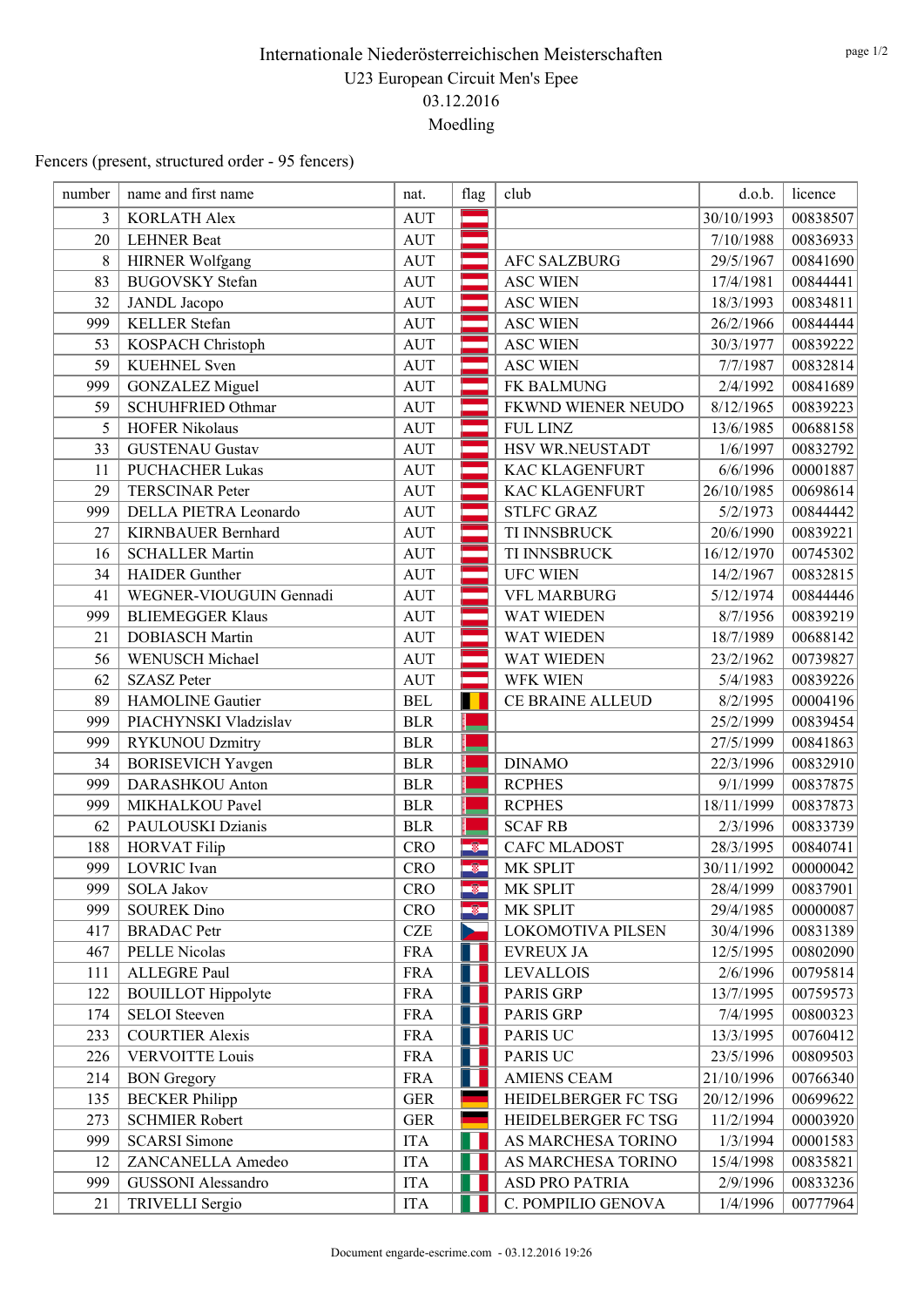# U23 European Circuit Men's Epee

Fencers (present, structured order - 95 fencers)

| number         | name and first name         | nat.                      | flag      | club                       | d.o.b.     | licence  |
|----------------|-----------------------------|---------------------------|-----------|----------------------------|------------|----------|
| 75             | FERRARI Alessandro          | <b>ITA</b>                |           | CHIETI SCHERMA PISTO       | 5/9/1996   | 00831964 |
| 302            | <b>LAURIA</b> Lorenz        | <b>ITA</b>                |           | CS BOLZANO                 | 11/5/1999  | 00833579 |
| 196            | CAUDO Domenico              | <b>ITA</b>                | ш         | <b>CS FIAMME ORO ROMA</b>  | 8/5/1998   | 00835851 |
| 1              | RUSSO Andrea                | <b>ITA</b>                | ш         | <b>CS FORMIA</b>           | 9/3/1994   | 00777962 |
| 60             | <b>AMENDOLA Vittorio</b>    | <b>ITA</b>                |           | <b>CS PARTENOPEO</b>       | 19/9/1994  | 00778052 |
| 36             | <b>BARIONOVI</b> Riccardo   | <b>ITA</b>                |           | <b>CS PARTENOPEO</b>       | 9/7/1995   | 00777963 |
| $\overline{7}$ | CORRADO Giacomo             | <b>ITA</b>                |           | <b>CS PARTENOPEO</b>       | 27/3/1997  | 00842081 |
| 31             | VITELLI Gennaro Maria       | <b>ITA</b>                |           | <b>CS PARTENOPEO</b>       | 1/2/1998   | 00833699 |
| 83             | <b>CIMINI</b> Gabriele      | <b>ITA</b>                |           | CS PISA DI CIOLO           | 9/6/1994   | 00703778 |
| 35             | RISICATO Gabriele           | <b>ITA</b>                |           | CS PISA DI CIOLO           | 2/6/1996   | 00833234 |
| 56             | CRECCHI Bernardo            | <b>ITA</b>                |           | <b>CUS SIENA ASD</b>       | 12/7/1995  | 00001834 |
| 23             | VICHI Edoardo               | <b>ITA</b>                | ш         | <b>CUS SIENA ASD</b>       | 12/5/1995  | 00831203 |
| 94             | <b>GALLI</b> Vieri          | <b>ITA</b>                |           | MIPIT - PICCOLO T.         | 28/9/1996  | 00839893 |
| 15             | FERRARI DI COLLESAPE Giulio | <b>ITA</b>                |           | <b>RMFEN- ROMA FENCING</b> | 11/1/1995  | 00835052 |
| 160            | CASARO Gianluca             | <b>ITA</b>                |           | SCHERMA TREVISO ASD        | 9/2/1996   | 00777912 |
| 999            | <b>BARTASKA</b> Giedrius    | <b>LTU</b>                |           | <b>GAJA-DVIKOVA</b>        | 9/3/1973   | 00844382 |
| 999            | <b>DVARISKIS Edgaras</b>    | <b>LTU</b>                |           | <b>GAJA-DVIKOVA</b>        | 24/9/1996  | 00832936 |
| 999            | <b>SALETIS Viktor</b>       | <b>LTU</b>                |           | <b>GINTARINE SPAGA</b>     | 26/3/1969  | 00844439 |
| 999            | MES Serge                   | <b>NED</b>                |           | DELFT FENCING CLUB         | 6/5/1992   | 00838767 |
| 999            | <b>TULEN Tristan</b>        | <b>NED</b>                |           | <b>SC DEN BOSCH</b>        | 22/7/1991  | 00689929 |
| 999            | PAVEL Claudiu Marian        | <b>ROU</b>                |           | CHIETI SCHERMA PISTO       | 13/3/1996  | 00834314 |
| 323            | <b>BAZAVAN</b> Dorin        | <b>ROU</b>                |           | CS UNEFS BUCURESTI         | 22/10/1998 | 00835891 |
| 14             | CONSTANTINESCU Ioan         | <b>ROU</b>                |           | CS UNEFS BUCURESTI         | 6/6/1996   | 00830052 |
| 318            | <b>DRAGOI</b> Nicolae       | <b>ROU</b>                |           | CS UNEFS BUCURESTI         | 31/3/1998  | 00833543 |
| 999            | <b>GAVRILUT</b> Daniel      | <b>ROU</b>                |           | CS UNEFS BUCURESTI         | 5/6/1998   | 00835918 |
| 999            | MACELARU Dan                | <b>ROU</b>                |           | CS UNEFS BUCURESTI         | 30/1/1991  | 00844461 |
| 73             | NEGRAIA Bogdan              | <b>ROU</b>                |           | CS UNEFS BUCURESTI         | 12/4/1994  | 00003483 |
| 999            | <b>TIRMAN Sebastian</b>     | <b>ROU</b>                |           | CSA STEAUA BUCURESTI       | 9/7/1999   | 00840429 |
| 999            | CIOVICA Lucian              | <b>ROU</b>                |           | <b>CSU CRAIOVA</b>         | 24/3/1993  | 00001441 |
| 999            | MITRICA Alin                | <b>ROU</b>                |           | <b>CSU CRAIOVA</b>         | 14/11/1987 | 00832731 |
| 110            | PERSU Mario                 | <b>ROU</b>                |           | <b>CSU CRAIOVA</b>         | 20/7/1995  | 00832062 |
| 32             | PIRVULEASA Ovidiu           | <b>ROU</b>                |           | <b>CSU CRAIOVA</b>         | 5/9/1995   | 00830031 |
| 999            | <b>TRANDAFIRESCU Ionut</b>  | <b>ROU</b>                |           | <b>CSU CRAIOVA</b>         | 24/6/1993  | 00003480 |
| 999            | <b>VILCEANU Victor</b>      | <b>ROU</b>                |           | <b>CSU CRAIOVA</b>         | 29/1/1992  | 00001440 |
| 999            | <b>BIGEA</b> Mihai          | <b>ROU</b>                |           | LPS CRAIOVA                | 25/1/2000  | 00837939 |
| 3              | <b>VOLKOV</b> Danila        | <b>RUS</b>                |           | <b>NATIONAL TEAM</b>       | 8/2/1995   | 00828118 |
| 999            | <b>BALENT Uros</b>          | <b>SLO</b>                | o.        |                            | 12/6/1980  | 00692185 |
| 999            | <b>SOBOCAN Rok</b>          | <b>SLO</b>                | $\bullet$ |                            | 13/11/1971 | 00691631 |
| 999            | <b>BIDOVEC</b> Jan          | <b>SLO</b>                | $\bullet$ | <b>SS TABOR</b>            | 17/10/1989 | 00002666 |
| 999            | <b>SANTRAC Danilo</b>       | <b>SRB</b>                | $-6$      | <b>BMK BEOGRAD</b>         | 6/6/1996   | 00835378 |
| 999            | CETIC Danilo                | <b>SRB</b>                | $-6$      | MK CRVENA ZVEZDA           | 11/12/1996 | 00830135 |
| 473            | <b>FUELSCHER Till</b>       | ${\rm SUI}$               | ٠         | <b>ZFC ZUERICH</b>         | 11/7/1998  | 00838679 |
| 999            | <b>KLOTZ</b> Hans           | SUI                       | ٠         | <b>ZFC ZUERICH</b>         | 20/7/1958  | 00690853 |
| 999            | <b>MARCHUKOV Dmitrij</b>    | SUI                       | ٠         | <b>ZFC ZUERICH</b>         | 16/4/1996  | 00696388 |
| 69             | <b>STEIS Lukas</b>          | <b>SVK</b>                | 电二        | <b>AKADEMIA SERMU</b>      | 21/4/1995  | 00003440 |
| 999            | SZALAY Jan                  | <b>SVK</b>                | 地         | BA - M.P.C. SLOVAKIA       | 29/6/1992  | 00002077 |
| 999            | KARKALIK Matej              | $\ensuremath{\text{SVK}}$ | 典         | <b>BSK BRATISLAVA</b>      | 3/3/1991   | 00690495 |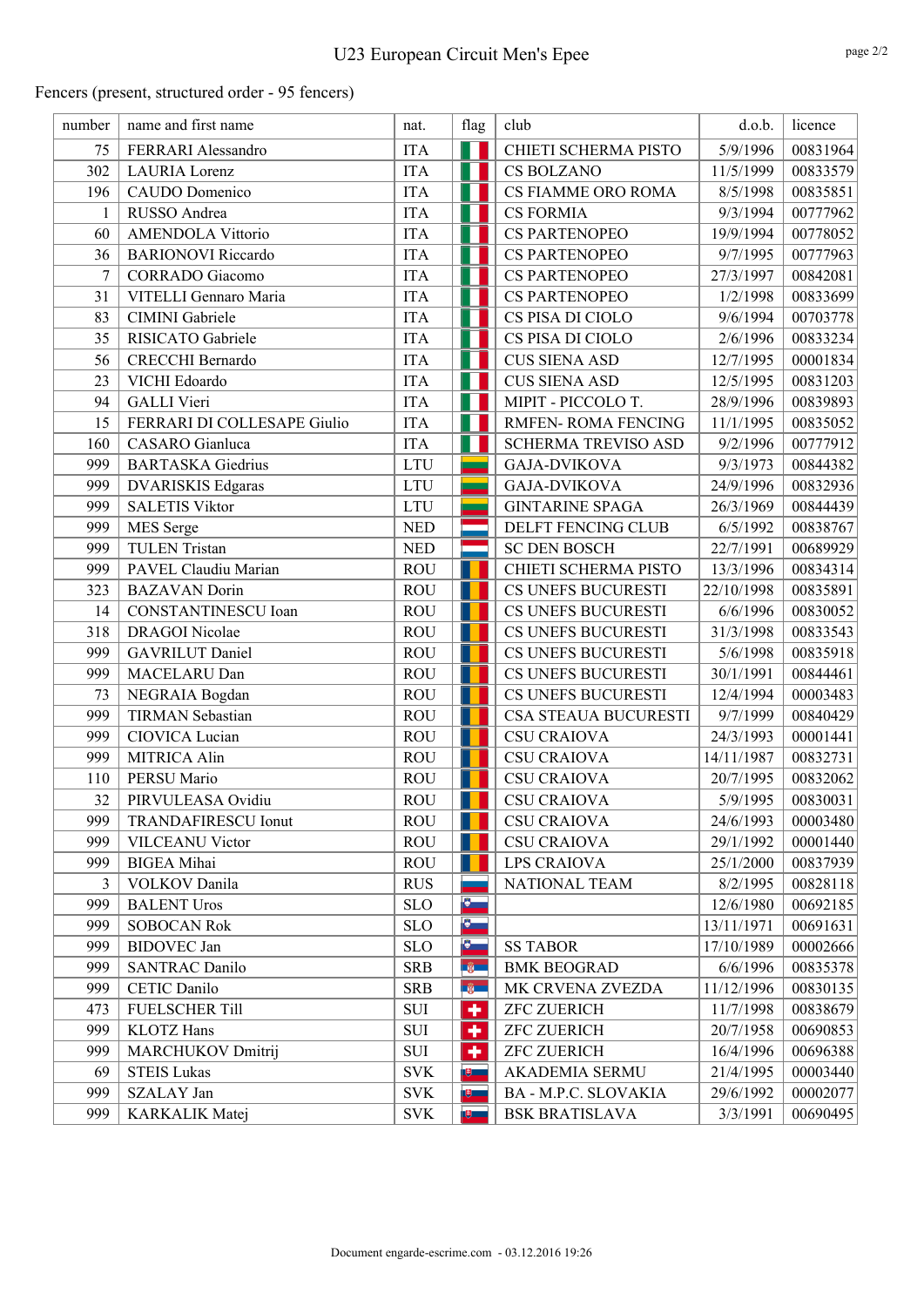#### Formula of the competition

95 fencers

1 poules: round

95 fencers 14 poules (11 poules of 7, 3 poules of 6) Separation by : countries, clubs 72 qualifiers

Direct elimination : 72 fencers

Direktausscheidung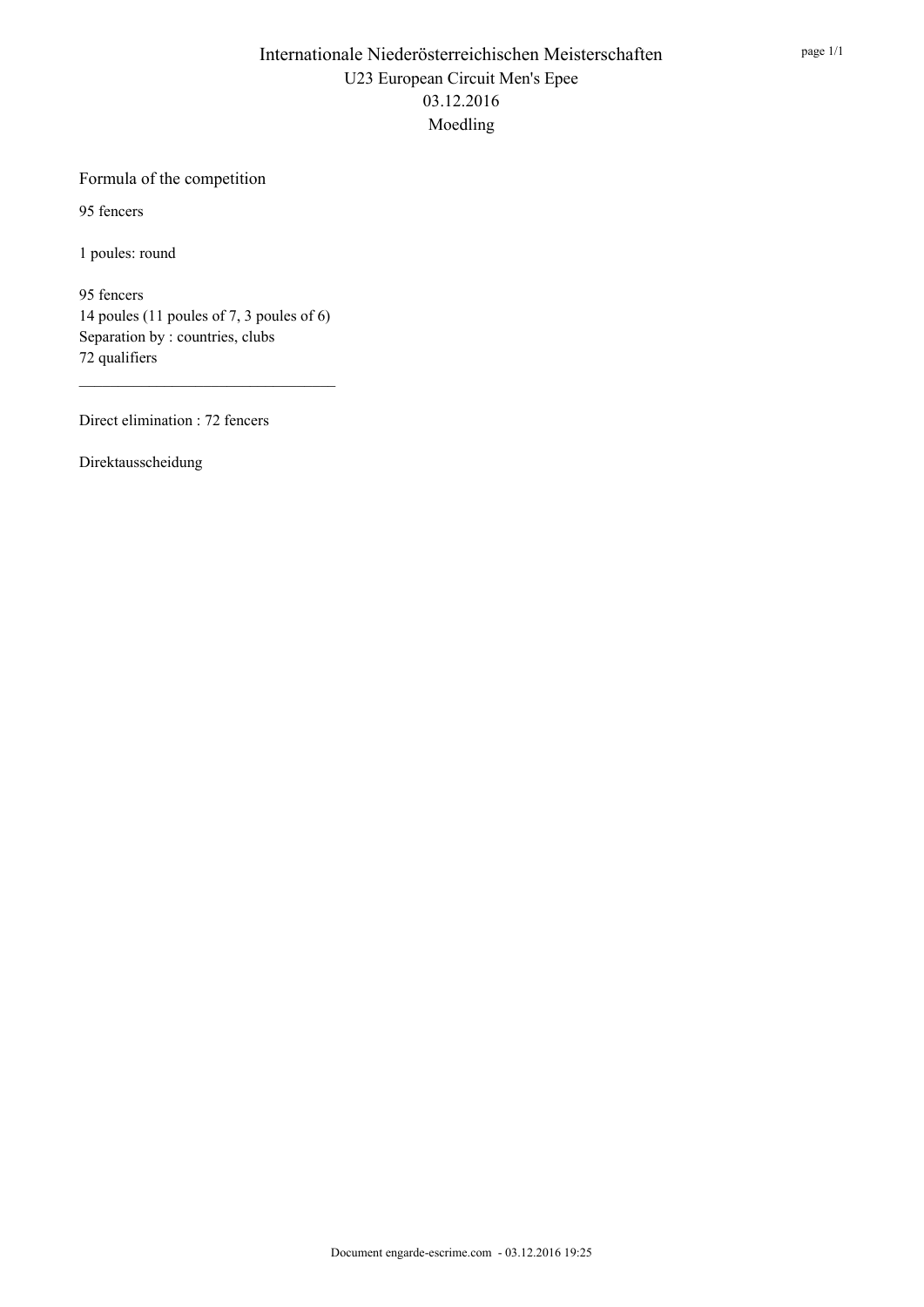Poules, round No 1

Poule No 1 9:00 piste No 7 Referee: RICHTER Anatole AUT

|                                  |            |                                                                                                                                             | V/M   | ind.             |    | HS rank          |
|----------------------------------|------------|---------------------------------------------------------------------------------------------------------------------------------------------|-------|------------------|----|------------------|
| WENUSCH Michael                  | AUT        | $\overline{V}$<br>$\sqrt{2}$<br>$\overline{c}$<br>$\mathbf{1}$<br>$\boldsymbol{0}$<br>$\overline{4}$<br><b>College</b>                      | 0.167 | $-14$            | 14 | 7                |
| KOSPACH Christoph                | <b>AUT</b> | $\overline{V}$<br>3<br>$\overline{3}$<br>$\mathbf{1}$<br>$\mathbf{1}$<br>T.<br>V                                                            | 0.333 | $-7$             | 18 | 6                |
| RUSSO Andrea                     | <b>ITA</b> | $\mathbf V$<br>$\overline{\mathsf{V}}$<br>$\bar{V}$<br>$\mathbf V$<br>$\mathbf V$<br>$\mathbf V$                                            | 1.000 | 17               | 30 | $\mathbf{1}$     |
| <b>GUSSONI</b> Alessandro        | <b>ITA</b> | $\overline{V}$<br>$\mathbf V$<br>$\mathbf V$<br>$\mathbf V$<br>$\mathfrak{Z}$<br>4                                                          | 0.667 | $\tau$           | 27 | $\overline{c}$   |
| <b>BRADAC</b> Petr               | CZE        | $\overline{2}$<br>$\overline{V}$<br>3<br>V<br>П<br>$\mathbf V$<br>$\mathbf{1}$                                                              | 0.500 | $-5$             | 21 | $\overline{4}$   |
| <b>BAZAVAN</b> Dorin             | ROU        | $\overline{3}$<br>$\overline{4}$<br>$\mathbf{V}$<br>$\mathbf V$<br>$\overline{4}$<br>$\mathbf{V}$<br><b>Film</b>                            | 0.500 | $\overline{2}$   | 26 | $\mathfrak{Z}$   |
| <b>RYKUNOU Dzmitry</b>           | <b>BLR</b> | $\overline{4}$<br>$\overline{V}$<br>$\mathbf{V}$<br>$\overline{4}$<br>$\overline{3}$<br>$\overline{4}$<br><b>Tara</b>                       | 0.333 | $\theta$         | 25 | 5                |
| Poule No 2 9:00 piste No 8       |            |                                                                                                                                             |       |                  |    |                  |
| Referee: LEITNER Tobias AUT      |            |                                                                                                                                             |       |                  |    |                  |
|                                  |            |                                                                                                                                             | V/M   | ind.             |    | HS rank          |
| <b>PELLE Nicolas</b>             | <b>FRA</b> | $\overline{2}$<br>$\overline{c}$<br>V4<br>$\ensuremath{\mathbf{V}}$<br>$\mathbf{1}$<br>$\ensuremath{\mathbf{V}}$                            | 0.500 | $-5$             | 19 | 5                |
| <b>KORLATH Alex</b>              | <b>AUT</b> | $\mathbf V$<br>$\overline{4}$<br>$\overline{\mathbf{V}}$<br>$\overline{4}$<br>$\bar{V}$<br><b>Tara</b><br>V                                 | 0.667 | 7                | 28 | 3                |
| <b>CRECCHI Bernardo</b>          | <b>ITA</b> | $\bar{V}$<br>$\mathfrak{Z}$<br>$\mathbf V$<br>$\overline{3}$<br>$\mathbf V$<br>$\ensuremath{\mathbf{V}}$                                    | 0.667 | 6                | 26 | $\overline{4}$   |
| <b>BIDOVEC</b> Jan               | <b>SLO</b> | $\bar{V}$<br>$\ensuremath{\mathbf{V}}$<br>V4<br>$\overline{V}$<br>$\overline{4}$<br>V                                                       | 0.833 | $\boldsymbol{7}$ | 28 | $\mathbf{1}$     |
| <b>DRAGOI</b> Nicolae            | <b>ROU</b> | $\overline{4}$<br>$\overline{\mathbf{V}}$<br>$\overline{V}$<br>$\overline{\mathbf{V}}$<br>3<br>$\overline{\mathbf{V}}$                      | 0.667 | 9                | 27 | $\sqrt{2}$       |
| <b>DARASHKOU</b> Anton           | <b>BLR</b> | $\overline{2}$<br>$\overline{4}$<br>$\overline{2}$<br><b>Film</b><br>$\mathbf V$<br>4<br>3                                                  | 0.167 | $-5$             | 20 | 6                |
| <b>KUEHNEL</b> Sven              | <b>AUT</b> | $\overline{2}$<br>$\overline{2}$<br>$\overline{2}$<br>$\overline{4}$<br>$\mathbf{1}$<br>$\overline{0}$<br><b>Contract</b>                   | 0.000 | $-19$            | 11 | $\overline{7}$   |
| Poule No 3 9:00 piste No 9       |            |                                                                                                                                             |       |                  |    |                  |
| Referee: DEL MACCHIA Michele ITA |            |                                                                                                                                             |       |                  |    |                  |
|                                  |            |                                                                                                                                             | V/M   | ind.             |    | HS rank          |
| <b>VOLKOV</b> Danila             | <b>RUS</b> | $\overline{V}$<br>$\overline{V}$<br>$\overline{2}$<br>V<br>$\overline{4}$<br>$\mathbf V$<br><b>College</b>                                  | 0.667 | 6                | 26 | 3                |
| <b>SOBOCAN Rok</b>               | <b>SLO</b> | $\overline{\mathbf{V}}$<br>$\overline{2}$<br>$\mathfrak{Z}$<br>$\overline{2}$<br><b>College</b><br>$\boldsymbol{0}$<br>4                    | 0.167 | $-12$            | 16 | 6                |
| <b>TRANDAFIRESCU Ionut</b>       | <b>ROU</b> | <b>Tara</b><br>$\bar{V}$<br>$\mathbf{1}$<br>$\overline{4}$<br>$\mathbf{V}$<br>$\overline{4}$<br>3                                           | 0.333 | $\boldsymbol{0}$ | 22 | 5                |
| WEGNER-VIOUGUIN Ge               | <b>AUT</b> | $\mathfrak{Z}$<br>$\overline{3}$<br>$\ensuremath{\mathbf{V}}$<br>$\boldsymbol{0}$<br>$\mathbf{1}$<br>1                                      | 0.167 | $-15$            | 13 | $\boldsymbol{7}$ |
| <b>SCHUHFRIED Othmar</b>         | <b>AUT</b> | $\mathbf V$<br>$\mathbf V$<br>$\mathbf{V}$<br>$\overline{V}$<br>$\mathbf{1}$<br>V                                                           | 0.833 | 6                | 26 | $\overline{2}$   |
| <b>GALLI</b> Vieri               | <b>ITA</b> | $\mathbf{V}$<br>$\overline{3}$<br>$\overline{V}$<br>$\overline{V}$<br>$\mathbf V$<br>V                                                      | 0.833 | 15               | 28 | $\mathbf{1}$     |
| <b>FUELSCHER Till</b>            | SUI        | $\overline{\mathbf{V}}$<br>$\overline{V}$<br>$\overline{\mathbf{V}}$<br>$\overline{3}$<br>$\mathbf{1}$<br>$\overline{4}$                    | 0.500 | $\boldsymbol{0}$ | 23 | $\overline{4}$   |
| Poule No 4 9:00 piste No 10      |            |                                                                                                                                             |       |                  |    |                  |
| Referee: PODEANU Radu ROU        |            |                                                                                                                                             |       |                  |    |                  |
|                                  |            |                                                                                                                                             | V/M   | ind.             | HS | rank             |
| SZALAY Jan                       | <b>SVK</b> | $\overline{V}$<br>$\mathbf{V}$<br>$\mathbf V$<br>$\overline{2}$<br><b>College</b><br>$\mathbf{1}$<br>$\mathbf{1}$                           | 0.500 | $-5$             | 19 | 4                |
| <b>BALENT Uros</b>               | <b>SLO</b> | $\mathbf{V}$<br>$\overline{4}$<br>$\overline{\mathbf{V}}$<br>$\mathfrak{Z}$<br>$\mathcal{L}^{\text{max}}$<br>$\overline{4}$<br>$\mathbf{1}$ | 0.333 | $-2$             | 22 | 5                |
| CIOVICA Lucian                   | <b>ROU</b> | $\overline{2}$<br>$\overline{c}$<br>$\overline{\mathbf{V}}$<br>$\overline{2}$<br><b>Film</b><br>$\boldsymbol{0}$<br>$\overline{4}$          | 0.167 | $-14$            | 15 | $\tau$           |
| <b>BARIONOVI</b> Riccardo        | <b>ITA</b> | $\overline{3}$<br>$\mathbf V$<br>$\mathbf V$<br>V<br>$\boldsymbol{0}$<br>V                                                                  | 0.667 | 3                | 23 | $\mathfrak{Z}$   |
| <b>LAURIA</b> Lorenz             | <b>ITA</b> | $\overline{2}$<br>$\overline{\mathsf{V}}$<br>$\overline{2}$<br>$\overline{4}$<br>$\overline{4}$<br>$\mathbf{1}$                             | 0.167 | $-10$            | 18 | 6                |
| PAULOUSKI Dzianis                | <b>BLR</b> | $\overline{V}$<br>$\ensuremath{\mathbf{V}}$<br>$\overline{V}$<br>$\ensuremath{\mathbf{V}}$<br>$\mathbf V$<br>$\mathbf{V}$                   | 1.000 | 20               | 30 | $\mathbf{1}$     |
| <b>HOFER Nikolaus</b>            | <b>AUT</b> | $\overline{V}$<br>$\overline{3}$<br>$\overline{V}$<br>$\overline{V}$<br>$\overline{V}$<br>3                                                 | 0.667 | 8                | 26 | $\overline{2}$   |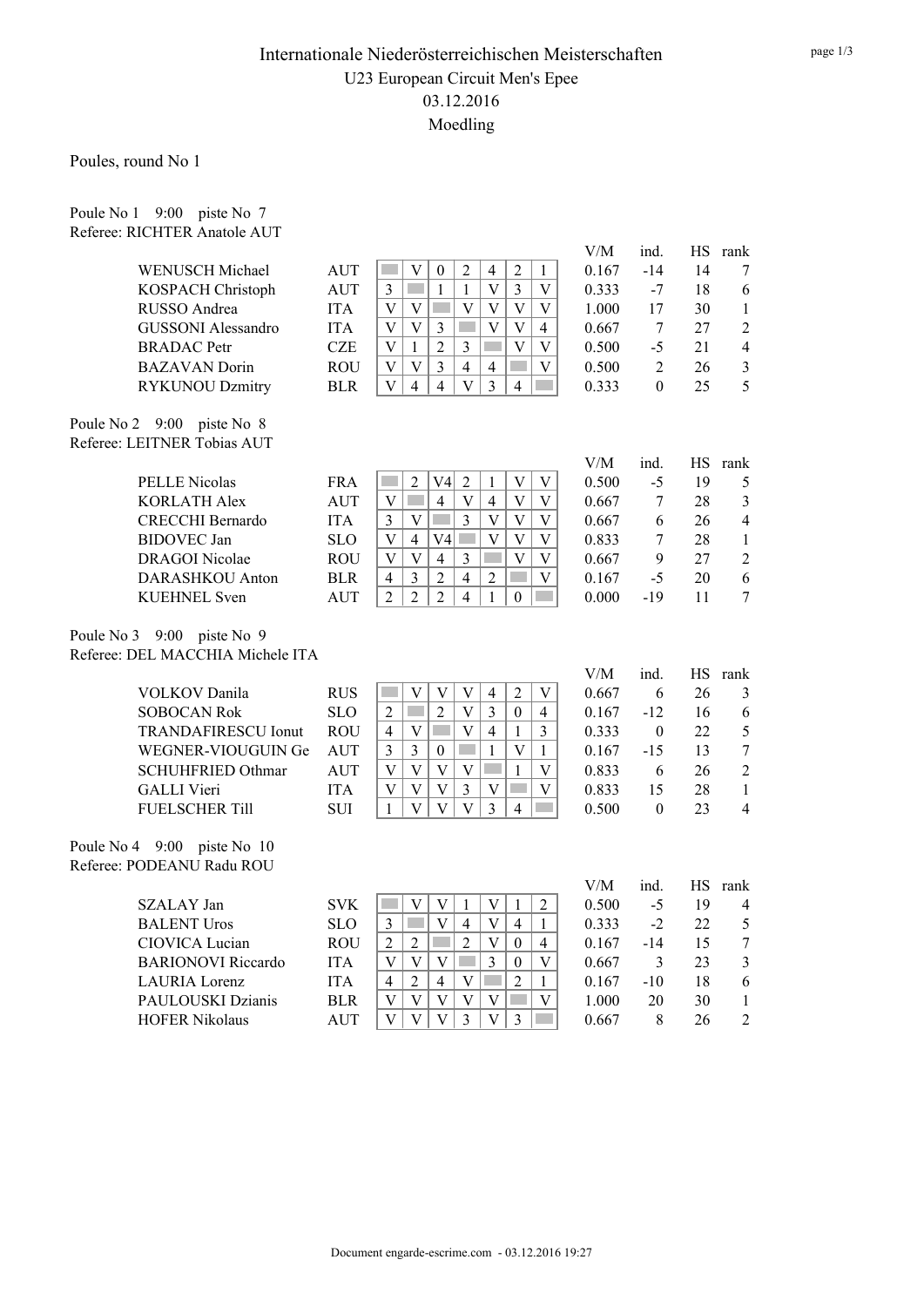#### Poules, round No 1

|                                                              | Poule No 5 9:00 piste No 11  |
|--------------------------------------------------------------|------------------------------|
|                                                              | Referee: PUCHACHER Laura AUT |
|                                                              |                              |
| $\alpha$ $\alpha$ $\beta$ $\alpha$ $\alpha$ $\beta$ $\gamma$ |                              |

|                                  |            |                                                                                                                   | V/M          | ind.             | <b>HS</b> | rank                     |
|----------------------------------|------------|-------------------------------------------------------------------------------------------------------------------|--------------|------------------|-----------|--------------------------|
| <b>SCARSI Simone</b>             | <b>ITA</b> | $\mathfrak{Z}$<br>V<br>$\overline{4}$<br>$\overline{4}$<br>V<br>$\overline{\mathbf{4}}$                           | 0.333        | $\mathbf{0}$     | 25        | 5                        |
| <b>BIGEA</b> Mihai               | <b>ROU</b> | $\overline{\mathsf{V}}$<br>$\overline{2}$<br>$\overline{\mathbf{V}}$<br>V <sub>4</sub><br>V<br>$\overline{4}$     | 0.667        | $\overline{4}$   | 25        | 3                        |
| <b>SCHMIER Robert</b>            | <b>GER</b> | $\mathbf{V}$<br>V4<br>$\overline{\mathbf{V}}$<br>V<br>$\overline{4}$<br>$\mathbf{V}$                              | 0.833        | 7                | 28        | $\overline{2}$           |
| MIKHALKOU Pavel                  | <b>BLR</b> | V<br>3<br>V<br>V<br>$\overline{4}$<br>in.<br>4                                                                    | 0.500        | 3                | 26        | $\overline{4}$           |
| <b>SZASZ Peter</b>               | <b>AUT</b> | 3<br>$\overline{2}$<br>$\sqrt{2}$<br>V<br>V<br>$\mathbf{1}$                                                       | 0.333        | $-6$             | 18        | $\sqrt{6}$               |
| <b>HAIDER</b> Gunther            | <b>AUT</b> | 3<br>$\mathfrak{Z}$<br>$\mathbf{1}$<br>$\overline{4}$<br>$\mathbf{1}$<br>$\mathbf{1}$                             | 0.000        | $-17$            | 13        | 7                        |
| <b>CORRADO</b> Giacomo           | <b>ITA</b> | $\overline{\mathbf{V}}$<br>$\overline{3}$<br>V<br>V<br>V<br>$\mathbf V$                                           | 0.833        | 9                | 28        | $\mathbf{1}$             |
| Poule No 6 9:00 piste No 12      |            |                                                                                                                   |              |                  |           |                          |
| Referee: BATURA Aleh BLR         |            |                                                                                                                   |              |                  |           |                          |
| <b>HIRNER Wolfgang</b>           | AUT        | 3<br>$\mathfrak{Z}$<br>2<br>$\overline{4}$<br>V<br>V                                                              | V/M<br>0.333 | ind.<br>$-4$     | 22        | HS rank<br>6             |
| <b>STEIS Lukas</b>               | <b>SVK</b> | $\overline{\mathbf{V}}$<br>$\mathbf V$<br>$\ensuremath{\mathbf{V}}$<br>V<br>$\overline{4}$<br>V                   | 0.833        | 12               | 29        |                          |
|                                  |            | V<br><b>Tara</b><br>$\mathbf V$<br>V<br>V<br>V                                                                    |              |                  | 28        | 1                        |
| <b>COURTIER Alexis</b>           | <b>FRA</b> | $\mathfrak{Z}$                                                                                                    | 0.833        | 9                |           | $\overline{\mathbf{c}}$  |
| <b>SOLA Jakov</b>                | <b>CRO</b> | V<br>$\mathbf{1}$<br>$\overline{4}$<br>V<br>$\overline{4}$<br>$\mathbf{V}$                                        | 0.500        | $\mathbf{0}$     | 24        | $\mathfrak{Z}$           |
| <b>GAVRILUT</b> Daniel           | <b>ROU</b> | $\overline{2}$<br>V<br><b>Tara</b><br>V<br>$\overline{4}$<br>$\overline{4}$<br>3                                  | 0.333        | $-4$             | 23        | 5                        |
| RISICATO Gabriele                | <b>ITA</b> | $\overline{2}$<br>$\mathfrak{Z}$<br>$\overline{3}$<br>$\mathbf V$<br>$\mathbf V$<br>$\mathbf V$                   | 0.500        | $-2$             | 23        | $\overline{4}$           |
| <b>GONZALEZ Miguel</b>           | <b>AUT</b> | 3<br>$\overline{c}$<br>3<br>$\overline{2}$<br>V<br>$\overline{2}$<br>m.                                           | 0.167        | $-11$            | 17        | 7                        |
| Poule No 7 9:00 piste No 13      |            |                                                                                                                   |              |                  |           |                          |
| Referee: TANZMEISTER Dorotea AUT |            |                                                                                                                   |              |                  |           |                          |
|                                  |            |                                                                                                                   | V/M          | ind.             | <b>HS</b> | rank                     |
| <b>BORISEVICH Yavgen</b>         | <b>BLR</b> | $\mathfrak{Z}$<br>V<br>V<br>V<br>V<br>$\mathbf{1}$                                                                | 0.667        | 6                | 24        | 2                        |
| <b>SALETIS Viktor</b>            | <b>LTU</b> | $\overline{2}$<br>$\mathbf{V}$<br>$\overline{2}$<br>$\mathbf{1}$<br>V<br>V                                        | 0.500        | $-3$             | 20        | $\mathfrak s$            |
| <b>MITRICA Alin</b>              | <b>ROU</b> | $\mathbf V$<br>$\overline{4}$<br>V<br>$\overline{4}$<br>V<br>V                                                    | 0.667        | 10               | 28        | $\mathbf{1}$             |
| <b>AMENDOLA Vittorio</b>         | <b>ITA</b> | $\overline{2}$<br>V<br>V<br>$\overline{4}$<br>V<br>1                                                              | 0.500        | $-3$             | 22        | $\overline{4}$           |
| <b>KELLER</b> Stefan             | <b>AUT</b> | $\overline{4}$<br>$\mathbf{1}$<br>V<br>$\overline{4}$<br>V<br>3                                                   | 0.333        | -6               | 22        | $\boldsymbol{7}$         |
| <b>VERVOITTE Louis</b>           | <b>FRA</b> | $\mathfrak{Z}$<br>$\mathbf V$<br>$\mathbf V$<br>$\overline{4}$<br>$\overline{4}$<br>$\overline{4}$                | 0.333        | $-2$             | 25        | 6                        |
| <b>PUCHACHER Lukas</b>           | <b>AUT</b> | V <sub>2</sub><br>3<br>$\overline{2}$<br>$\overline{4}$<br>$\overline{V}$<br>V                                    | 0.500        | $-2$             | 21        | 3                        |
| Poule No 8 9:00 piste No 14      |            |                                                                                                                   |              |                  |           |                          |
| Referee: UNGURANO Petr ROU       |            |                                                                                                                   |              |                  |           |                          |
|                                  |            |                                                                                                                   | V/M          | ind.             | <b>HS</b> | rank                     |
| MES Serge                        | <b>NED</b> | $\overline{2}$<br>3<br>V <sub>4</sub><br>$\overline{4}$<br>V<br>V                                                 | 0.500        | $\overline{2}$   | 23        | $\overline{4}$           |
| <b>GUSTENAU Gustav</b>           | <b>AUT</b> | $\mathbf V$<br>V<br>$\mathbf{1}$<br>V<br>$\overline{4}$<br>3                                                      | 0.500        | $\overline{4}$   | 23        | 3                        |
| <b>BON</b> Gregory               | <b>FRA</b> | V V <br>V V <br><b>The State</b><br>$\overline{1}$<br>$\overline{4}$                                              | 0.667        | 8                | $25\,$    | $\sqrt{2}$               |
| PIACHYNSKI Vladzislav            | <b>BLR</b> | $\mathfrak{Z}$<br>$\overline{3}$<br>3<br>$\overline{2}$<br>$\mathbf{1}$<br>V                                      | 0.167        | $-11$            | 17        | 7                        |
| NEGRAIA Bogdan                   | <b>ROU</b> | $\overline{c}$<br>$\ensuremath{\mathbf{V}}$<br>$\overline{2}$<br>$\mathfrak{Z}$<br>V<br>1                         | 0.333        | $-7$             | 18        | 6                        |
| ZANCANELLA Amedeo                | <b>ITA</b> | $\ensuremath{\mathbf{V}}$<br>V4<br>$\ensuremath{\mathbf{V}}$<br>$\mathbf V$<br>$\mathbf{1}$<br>V                  | 0.833        | 9                | 25        | $\mathbf 1$              |
| <b>BLIEMEGGER Klaus</b>          | <b>AUT</b> | V<br>V<br>V<br>3<br>$\overline{c}$<br>$\mathbf{1}$                                                                | 0.500        | $-5$             | 21        | 5                        |
| Poule No 9 9:00 piste No 15      |            |                                                                                                                   |              |                  |           |                          |
| Referee: BURCHI Ginevra ITA      |            |                                                                                                                   |              |                  |           |                          |
|                                  |            |                                                                                                                   | V/M          | ind.             |           | HS rank                  |
| MARCHUKOV Dmitrij                | SUI        | V<br>V<br>3<br>4<br>4<br>V                                                                                        | 0.500        | $\overline{4}$   | 26        | 3                        |
| CETIC Danilo                     | <b>SRB</b> | V<br>V<br>$\overline{2}$<br>$\overline{4}$<br>$\overline{4}$<br>V                                                 | 0.500        | 1                | 25        | $\overline{\mathcal{A}}$ |
| DELLA PIETRA Leonard             | AUT        | V<br>3<br>3<br>$\mathbf{1}$<br>$\mathbf{1}$<br>$\mathbf{1}$                                                       | 0.167        | $-13$            | 14        | 7                        |
| CAUDO Domenico                   | <b>ITA</b> | $\mathbf V$<br>$\overline{2}$<br>$\ensuremath{\mathbf{V}}$<br>3<br>V<br>V                                         | 0.667        | $\,8\,$          | 25        | $\boldsymbol{2}$         |
| FERRARI Alessandro               | <b>ITA</b> | $\overline{4}$<br>$\boldsymbol{\mathrm{V}}$<br>V<br>$\overline{2}$<br>$\mathfrak{Z}$<br>$\ensuremath{\mathbf{V}}$ | 0.500        | $\boldsymbol{0}$ | 24        | 5                        |
| CONSTANTINESCU Ioan              | <b>ROU</b> | $\overline{V}$<br>$\mathbf{V}$<br>$\mathbf{V}$<br>V<br>V<br>$\mathbf V$                                           | 1.000        | 10               | 30        | $\mathbf{1}$             |

JANDL Jacopo  $AUT \mid 4 \mid 4 \mid V \mid 1 \mid 2 \mid 2 \mid 2 \mid 0.167 -10 \mid 18 \mid 6$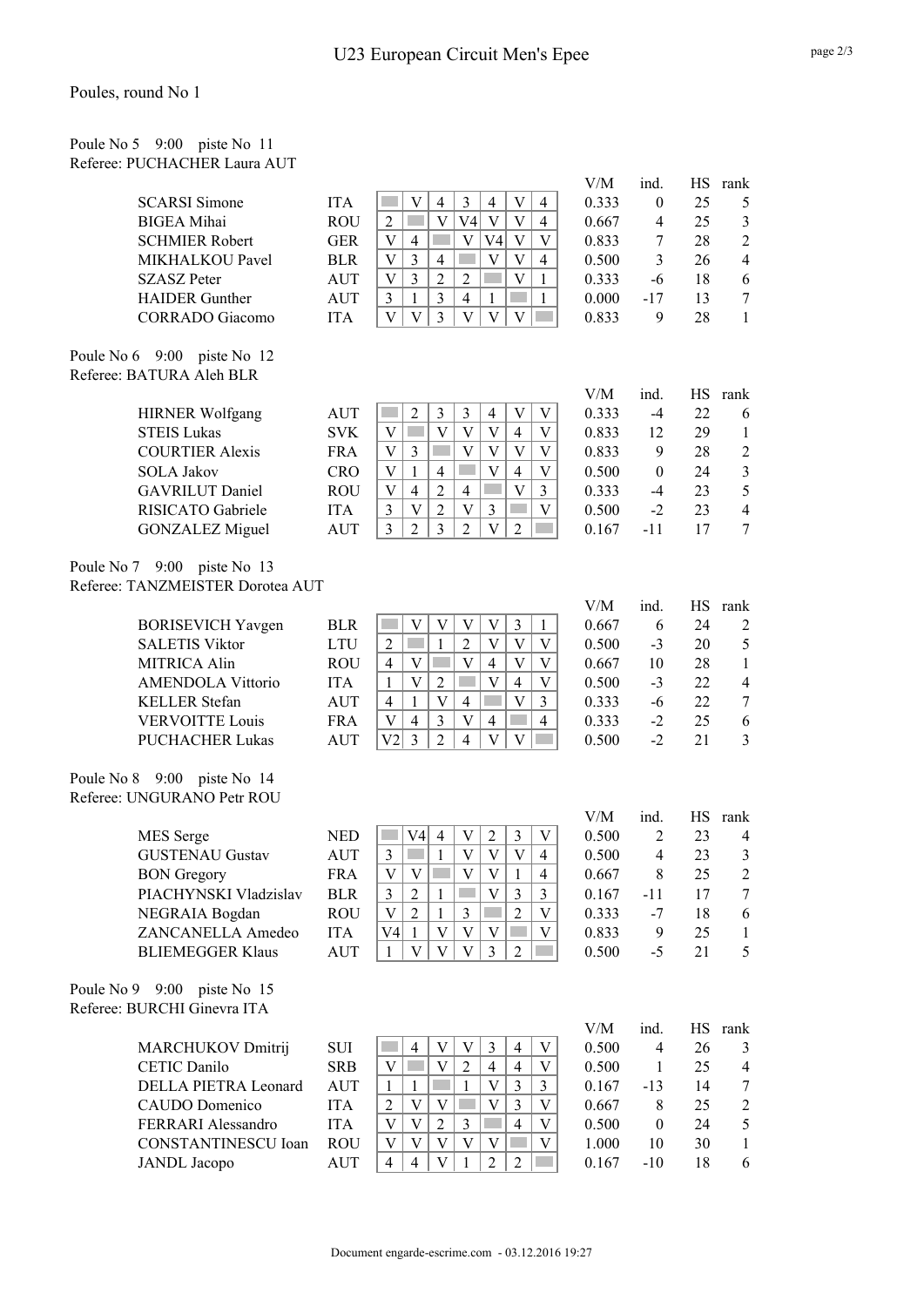#### Poules, round No 1

| Poule No 10 9:00 piste No 16     |  |  |
|----------------------------------|--|--|
| Referee: MANOLACHE Christina AUT |  |  |

|             |                                  |            |                                                                                                                                  | V/M   | ind.           | HS.       | rank                    |
|-------------|----------------------------------|------------|----------------------------------------------------------------------------------------------------------------------------------|-------|----------------|-----------|-------------------------|
|             | FERRARI DI COLLESAP              | <b>ITA</b> | $\mathfrak{Z}$<br>V<br>V<br>V<br>V<br>V                                                                                          | 0.833 | 13             | 28        | 1                       |
|             | <b>HORVAT Filip</b>              | <b>CRO</b> | $\mathbf{1}$<br>3<br>V<br>$\overline{4}$<br>V<br>3                                                                               | 0.333 | $-3$           | 21        | 5                       |
|             | MACELARU Dan                     | <b>ROU</b> | 3<br>V4<br>$\overline{4}$<br>V<br>V<br>V                                                                                         | 0.667 | $\overline{2}$ | 26        | $\overline{\mathbf{4}}$ |
|             | <b>TERSCINAR Peter</b>           | <b>AUT</b> | 3<br>3<br>3<br>V4<br>V<br>$\mathfrak{Z}$                                                                                         | 0.333 | $-4$           | 21        | 6                       |
|             | PAVEL Claudiu Marian             | <b>ROU</b> | $\overline{2}$<br>$\mathbf V$<br>$\mathbf V$<br>$\mathfrak{Z}$<br>$\boldsymbol{\mathrm{V}}$<br>V4                                | 0.667 | 3              | 24        | $\mathfrak{Z}$          |
|             | <b>BUGOVSKY</b> Stefan           | <b>AUT</b> | $\overline{3}$<br>$\overline{4}$<br>$\mathbf{1}$<br>$\mathbf{1}$<br>$\mathbf{1}$<br>ka k<br>$\mathbf{0}$                         | 0.000 | $-20$          | 10        | $\boldsymbol{7}$        |
|             | <b>KLOTZ</b> Hans                | <b>SUI</b> | $\overline{\mathbf{V}}$<br>3<br>$\bar{V}$<br>V<br>$\overline{4}$<br>V                                                            | 0.667 | 9              | 27        | $\overline{2}$          |
|             |                                  |            |                                                                                                                                  |       |                |           |                         |
|             | Poule No 11 10:30 piste No 16    |            |                                                                                                                                  |       |                |           |                         |
|             | Referee: RICHTER Anatole AUT     |            |                                                                                                                                  |       |                |           |                         |
|             |                                  |            |                                                                                                                                  | V/M   | ind.           |           | HS rank                 |
|             | PIRVULEASA Ovidiu                | <b>ROU</b> | $\overline{2}$<br>$\overline{4}$<br>V<br>V<br>V                                                                                  | 0.600 | $\overline{2}$ | 21        | $\overline{c}$          |
|             | <b>DVARISKIS Edgaras</b>         | <b>LTU</b> | $\overline{4}$<br>$\overline{2}$<br>$\overline{4}$<br>V<br>V                                                                     | 0.400 | $\mathbf{0}$   | 20        | 5                       |
|             | <b>SCHALLER Martin</b>           | <b>AUT</b> | $\overline{2}$<br>$\mathbf{1}$<br>V<br>$\mathbf{1}$<br>1                                                                         | 0.200 | $-14$          | 10        | 6                       |
|             | <b>TULEN</b> Tristan             | <b>NED</b> | $\overline{2}$<br>V<br>V<br>V<br>V                                                                                               | 0.800 | 8              | 22        | $\mathbf{1}$            |
|             | <b>SELOI</b> Steeven             | <b>FRA</b> | V<br>$\overline{2}$<br>V<br>V<br>1                                                                                               | 0.600 | $\mathbf{1}$   | 18        | $\mathfrak{Z}$          |
|             | CIMINI Gabriele                  | <b>ITA</b> | $\overline{3}$<br>3<br>V<br>4<br>V                                                                                               | 0.400 | 3              | 20        | $\overline{4}$          |
|             |                                  |            |                                                                                                                                  |       |                |           |                         |
| Poule No 12 | 10:30 piste No 14                |            |                                                                                                                                  |       |                |           |                         |
|             | Referee: PUCHACHER Laura AUT     |            |                                                                                                                                  |       |                |           |                         |
|             |                                  |            |                                                                                                                                  | V/M   | ind.           | <b>HS</b> |                         |
|             | <b>HAMOLINE</b> Gautier          | <b>BEL</b> | $\mathfrak{Z}$<br>$\boldsymbol{\mathrm{V}}$<br>V<br>3<br>$\boldsymbol{\mathrm{V}}$                                               | 0.667 | 3              | 26        | rank<br>4               |
|             | <b>CASARO</b> Gianluca           |            | V<br>$\overline{V}$<br>$\ensuremath{\mathbf{V}}$<br>$\overline{2}$<br>$\overline{\mathsf{V}}$<br>$\mathcal{L}^{\text{max}}$<br>V |       |                |           |                         |
|             |                                  | <b>ITA</b> | V<br>$\overline{V}$                                                                                                              | 0.833 | 11             | 27        | $\mathbf{1}$            |
|             | <b>LOVRIC</b> Ivan               | <b>CRO</b> | $\overline{4}$<br>V<br>V<br>$\overline{4}$<br>V                                                                                  | 0.667 | 7              | 28        | $\mathfrak{Z}$          |
|             | <b>TIRMAN Sebastian</b>          | <b>ROU</b> | $\overline{2}$<br>$\ensuremath{\mathbf{V}}$<br>3<br>$\overline{2}$<br>$\mathbf{1}$<br>$\boldsymbol{0}$                           | 0.167 | $-16$          | 13        | $\boldsymbol{7}$        |
|             | VITELLI Gennaro Maria            | <b>ITA</b> | $\overline{V}$<br>$\overline{\mathsf{V}}$<br>V<br>$\overline{4}$<br>V<br>V                                                       | 0.833 | 10             | 29        | $\mathbf{2}$            |
|             | <b>SANTRAC Danilo</b>            | <b>SRB</b> | $\overline{2}$<br>3<br>$\overline{4}$<br>$\overline{4}$<br>3<br>V                                                                | 0.167 | $-6$           | 21        | 5                       |
|             | <b>LEHNER Beat</b>               | <b>AUT</b> | 3<br>V<br>$\overline{4}$<br>$\overline{4}$<br>$\mathbf{0}$<br>$\overline{2}$                                                     | 0.167 | $-9$           | 18        | 6                       |
|             |                                  |            |                                                                                                                                  |       |                |           |                         |
|             | Poule No 13 10:30 piste No 13    |            |                                                                                                                                  |       |                |           |                         |
|             | Referee: PODEANU Radu ROU        |            |                                                                                                                                  |       |                |           |                         |
|             |                                  |            |                                                                                                                                  | V/M   | ind.           | HS.       | rank                    |
|             | <b>BOUILLOT</b> Hippolyte        | <b>FRA</b> | 3<br>3<br>V<br>V<br>V                                                                                                            | 0.600 | $-1$           | 21        | 3                       |
|             | <b>KIRNBAUER Bernhard</b>        | <b>AUT</b> | 3<br>1<br>2<br>$\overline{4}$<br>$\overline{4}$                                                                                  | 0.000 | $-11$          | 14        | 6                       |
|             | PERSU Mario                      | <b>ROU</b> | $\overline{\mathcal{L}}$<br>$\overline{4}$<br>V<br>V<br>V                                                                        | 0.600 | 11             | 23        | $\overline{2}$          |
|             | TRIVELLI Sergio                  | <b>ITA</b> | V<br>V<br>V<br>V<br>V                                                                                                            | 1.000 | 9              | 25        | $\mathbf{1}$            |
|             | <b>SOUREK Dino</b>               | <b>CRO</b> | $\overline{4}$<br>$\mathbf V$<br>$\mathbf{1}$<br>$\overline{2}$<br>$\mathbf V$                                                   | 0.400 | $-4$           | 17        | 5                       |
|             | <b>KARKALIK Matej</b>            | <b>SVK</b> | $\mathbf V$<br>$\mathbf V$<br>$\overline{4}$<br>$\overline{4}$<br>$\boldsymbol{0}$                                               | 0.400 | $-4$           | 18        | 4                       |
|             |                                  |            |                                                                                                                                  |       |                |           |                         |
|             | Poule No 14 10:30 piste No 8     |            |                                                                                                                                  |       |                |           |                         |
|             | Referee: TANZMEISTER Dorotea AUT |            |                                                                                                                                  |       |                |           |                         |
|             |                                  |            |                                                                                                                                  | V/M   | ind.           |           | HS rank                 |
|             | VICHI Edoardo                    | <b>ITA</b> | V<br>V<br>V4<br>V<br>V                                                                                                           | 1.000 | 10             | 24        | 1                       |
|             | <b>VILCEANU Victor</b>           | <b>ROU</b> | $\ensuremath{\mathbf{V}}$<br>$\overline{2}$<br>$\mathfrak{Z}$<br>$\overline{4}$<br>$\overline{4}$                                | 0.200 | $-4$           | 18        | $\overline{4}$          |
|             | <b>BECKER</b> Philipp            | <b>GER</b> | $\mathfrak{Z}$<br>V<br>$\mathbf V$<br>$\overline{4}$<br>$\mathbf V$                                                              | 0.600 | 3              | 22        | $\mathfrak{Z}$          |
|             | <b>DOBIASCH Martin</b>           | <b>AUT</b> | $\overline{2}$<br>$\overline{2}$<br>V<br>$\overline{2}$<br>$\overline{c}$                                                        | 0.200 | $-10$          | 13        | $\sqrt{6}$              |
|             | <b>BARTASKA</b> Giedrius         | <b>LTU</b> | 3<br>3<br>V<br>$\overline{4}$<br>$\boldsymbol{0}$                                                                                | 0.200 | $-9$           | 15        | 5                       |
|             | <b>ALLEGRE Paul</b>              | <b>FRA</b> | 3<br>V<br>V<br>V<br>V                                                                                                            | 0.800 | 10             | 23        | $\overline{2}$          |
|             |                                  |            |                                                                                                                                  |       |                |           |                         |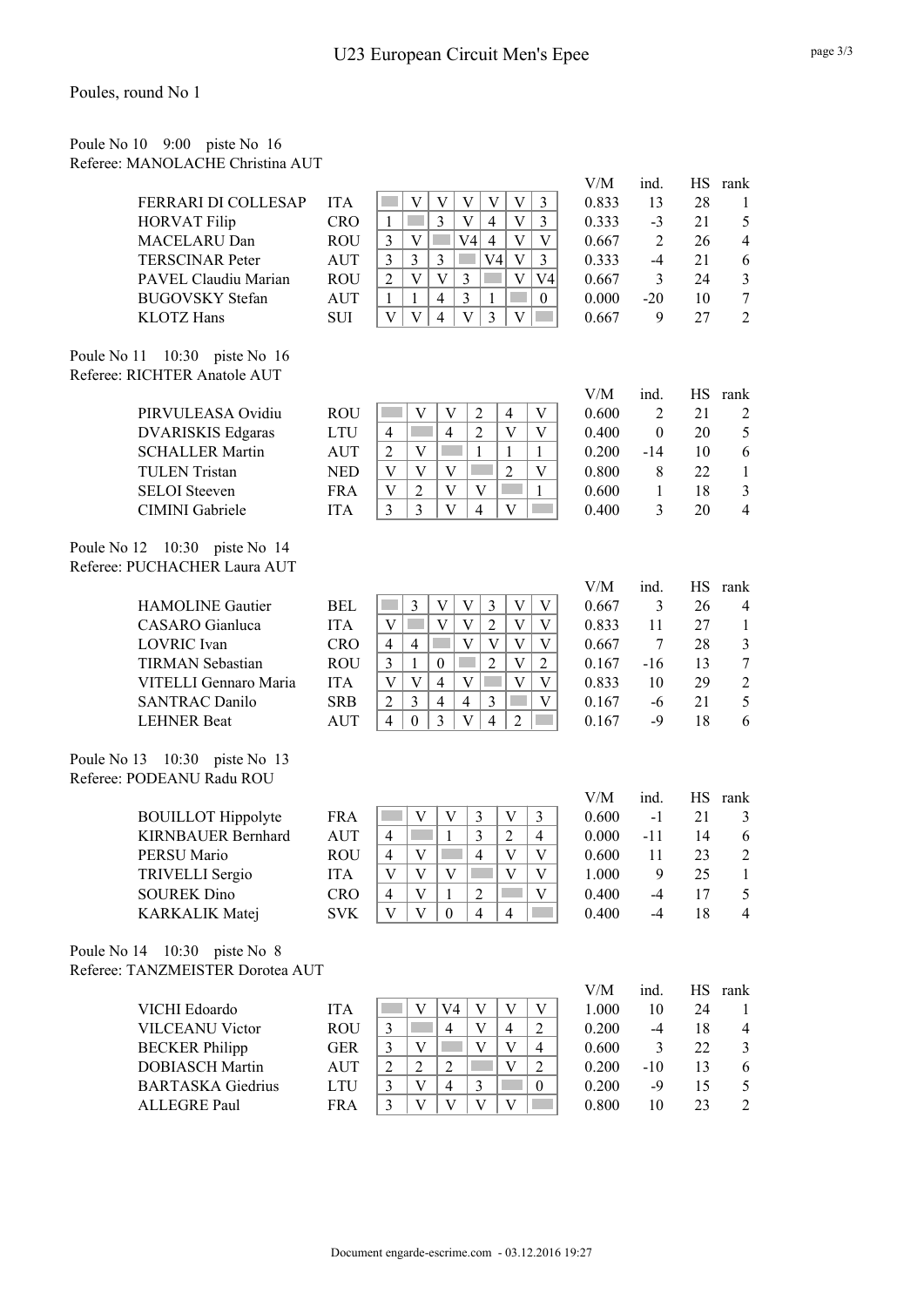### Ranking of poules, round No 1 (ordered by ranking - 95 fencers)

| rank           | name and first name         | country    | V/M   | ind.           | HS | group     |
|----------------|-----------------------------|------------|-------|----------------|----|-----------|
| 1              | PAULOUSKI Dzianis           | <b>BLR</b> | 1.000 | 20             | 30 | qualifier |
| $\overline{2}$ | RUSSO Andrea                | <b>ITA</b> | 1.000 | 17             | 30 | qualifier |
| 3              | <b>CONSTANTINESCU</b> Ioan  | <b>ROU</b> | 1.000 | 10             | 30 | qualifier |
| $\overline{4}$ | VICHI Edoardo               | <b>ITA</b> | 1.000 | 10             | 24 | qualifier |
| 5              | TRIVELLI Sergio             | <b>ITA</b> | 1.000 | 9              | 25 | qualifier |
| 6              | <b>GALLI</b> Vieri          | <b>ITA</b> | 0.833 | 15             | 28 | qualifier |
| $\tau$         | FERRARI DI COLLESAPE Giulio | <b>ITA</b> | 0.833 | 13             | 28 | qualifier |
| 8              | <b>STEIS Lukas</b>          | <b>SVK</b> | 0.833 | 12             | 29 | qualifier |
| 9              | CASARO Gianluca             | <b>ITA</b> | 0.833 | 11             | 27 | qualifier |
| 10             | VITELLI Gennaro Maria       | <b>ITA</b> | 0.833 | 10             | 29 | qualifier |
| 11             | <b>CORRADO</b> Giacomo      | <b>ITA</b> | 0.833 | 9              | 28 | qualifier |
| 11             | <b>COURTIER Alexis</b>      | <b>FRA</b> | 0.833 | 9              | 28 | qualifier |
| 13             | ZANCANELLA Amedeo           | <b>ITA</b> | 0.833 | 9              | 25 | qualifier |
| 14             | <b>BIDOVEC</b> Jan          | <b>SLO</b> | 0.833 | $\overline{7}$ | 28 | qualifier |
| 14             | <b>SCHMIER Robert</b>       | <b>GER</b> | 0.833 | $\overline{7}$ | 28 | qualifier |
| 16             | <b>SCHUHFRIED Othmar</b>    | <b>AUT</b> | 0.833 | 6              | 26 | qualifier |
| 17             | <b>ALLEGRE Paul</b>         | <b>FRA</b> | 0.800 | 10             | 23 | qualifier |
| 18             | <b>TULEN Tristan</b>        | <b>NED</b> | 0.800 | 8              | 22 | qualifier |
| 19             | <b>MITRICA Alin</b>         | <b>ROU</b> | 0.667 | 10             | 28 | qualifier |
| 20             | <b>DRAGOI</b> Nicolae       | <b>ROU</b> | 0.667 | 9              | 27 | qualifier |
| 20             | <b>KLOTZ</b> Hans           | <b>SUI</b> | 0.667 | 9              | 27 | qualifier |
| 22             | <b>HOFER Nikolaus</b>       | <b>AUT</b> | 0.667 | 8              | 26 | qualifier |
| 23             | <b>BON</b> Gregory          | <b>FRA</b> | 0.667 | 8              | 25 | qualifier |
| 23             | CAUDO Domenico              | <b>ITA</b> | 0.667 | 8              | 25 | qualifier |
| 25             | <b>KORLATH Alex</b>         | <b>AUT</b> | 0.667 | $\tau$         | 28 | qualifier |
| 25             | <b>LOVRIC</b> Ivan          | <b>CRO</b> | 0.667 | $\overline{7}$ | 28 | qualifier |
| 27             | <b>GUSSONI</b> Alessandro   | <b>ITA</b> | 0.667 | $\overline{7}$ | 27 | qualifier |
| 28             | <b>CRECCHI Bernardo</b>     | <b>ITA</b> | 0.667 | 6              | 26 | qualifier |
| 28             | <b>VOLKOV</b> Danila        | <b>RUS</b> | 0.667 | 6              | 26 | qualifier |
| 30             | <b>BORISEVICH Yavgen</b>    | <b>BLR</b> | 0.667 | 6              | 24 | qualifier |
| 31             | <b>BIGEA</b> Mihai          | <b>ROU</b> | 0.667 | $\overline{4}$ | 25 | qualifier |
| 32             | <b>HAMOLINE</b> Gautier     | <b>BEL</b> | 0.667 | $\overline{3}$ | 26 | qualifier |
| 33             | PAVEL Claudiu Marian        | <b>ROU</b> | 0.667 | $\overline{3}$ | 24 | qualifier |
| 34             | <b>BARIONOVI Riccardo</b>   | <b>ITA</b> | 0.667 | $\overline{3}$ | 23 | qualifier |
| 35             | MACELARU Dan                | <b>ROU</b> | 0.667 | $\overline{2}$ | 26 | qualifier |
| 36             | PERSU Mario                 | <b>ROU</b> | 0.600 | 11             | 23 | qualifier |
| 37             | <b>BECKER</b> Philipp       | <b>GER</b> | 0.600 | 3              | 22 | qualifier |
| 38             | PIRVULEASA Ovidiu           | <b>ROU</b> | 0.600 | $\overline{2}$ | 21 | qualifier |
| 39             | <b>SELOI</b> Steeven        | <b>FRA</b> | 0.600 | $\mathbf{1}$   | 18 | qualifier |
| 40             | <b>BOUILLOT</b> Hippolyte   | <b>FRA</b> | 0.600 | $-1$           | 21 | qualifier |
| 41             | MARCHUKOV Dmitrij           | SUI        | 0.500 | $\overline{4}$ | 26 | qualifier |
| 42             | <b>GUSTENAU Gustav</b>      | <b>AUT</b> | 0.500 | $\overline{4}$ | 23 | qualifier |
| 43             | MIKHALKOU Pavel             | <b>BLR</b> | 0.500 | 3              | 26 | qualifier |
| 44             | <b>BAZAVAN</b> Dorin        | <b>ROU</b> | 0.500 | $\overline{2}$ | 26 | qualifier |
| 45             | MES Serge                   | <b>NED</b> | 0.500 | $\overline{2}$ | 23 | qualifier |
| 46             | CETIC Danilo                | <b>SRB</b> | 0.500 | $\mathbf{1}$   | 25 | qualifier |
| 47             | FERRARI Alessandro          | <b>ITA</b> | 0.500 | $\overline{0}$ | 24 | qualifier |
| 47             | <b>SOLA Jakov</b>           | <b>CRO</b> | 0.500 | $\overline{0}$ | 24 | qualifier |
|                |                             |            |       |                |    |           |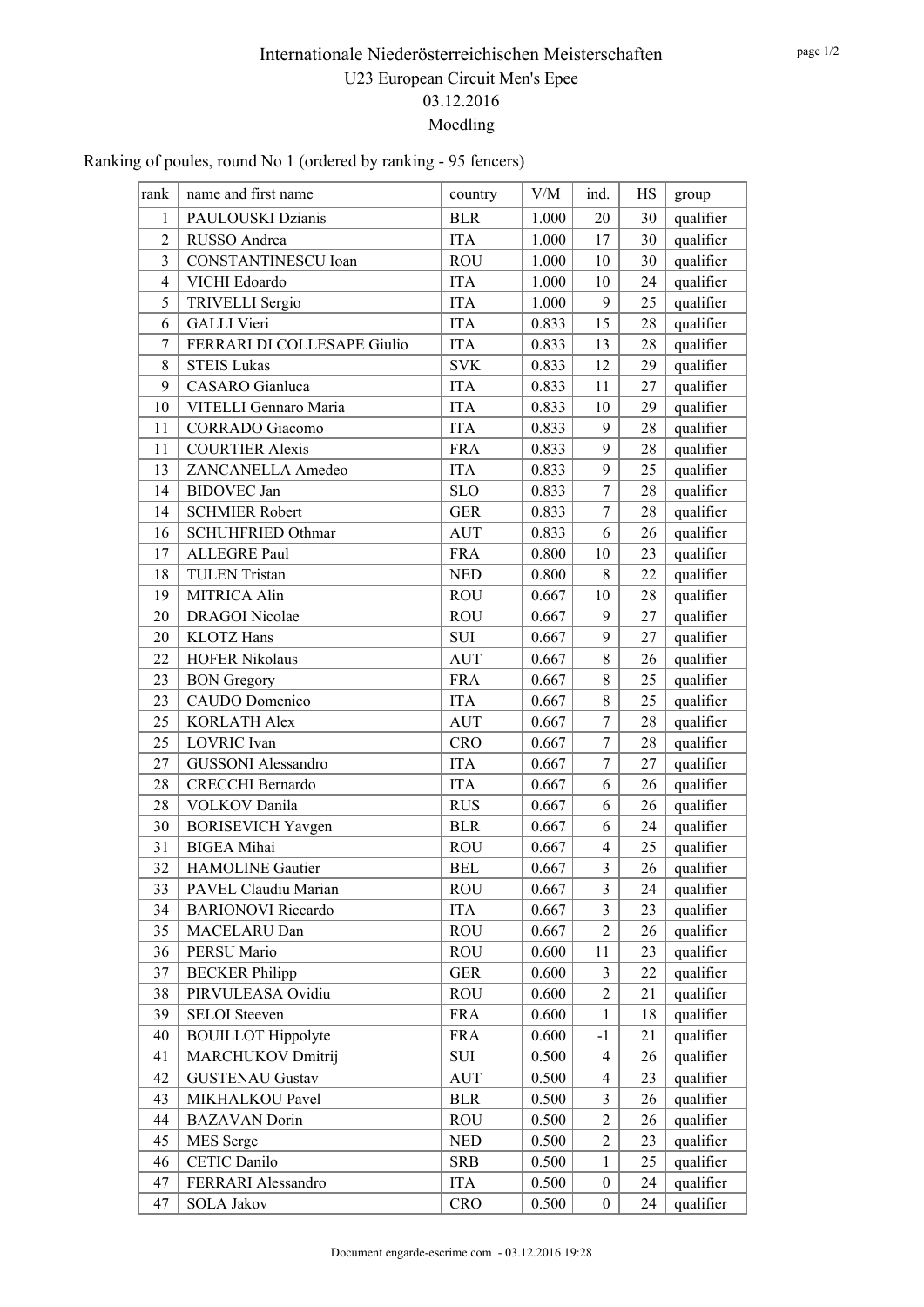| rank   | name and first name        | country    | V/M   | ind.             | HS | group      |
|--------|----------------------------|------------|-------|------------------|----|------------|
| 49     | <b>FUELSCHER Till</b>      | <b>SUI</b> | 0.500 | $\boldsymbol{0}$ | 23 | qualifier  |
| 50     | RISICATO Gabriele          | <b>ITA</b> | 0.500 | $-2$             | 23 | qualifier  |
| 51     | <b>PUCHACHER Lukas</b>     | <b>AUT</b> | 0.500 | $-2$             | 21 | qualifier  |
| 52     | <b>AMENDOLA Vittorio</b>   | <b>ITA</b> | 0.500 | $-3$             | 22 | qualifier  |
| 53     | <b>SALETIS Viktor</b>      | <b>LTU</b> | 0.500 | $-3$             | 20 | qualifier  |
| 54     | <b>BLIEMEGGER Klaus</b>    | <b>AUT</b> | 0.500 | $-5$             | 21 | qualifier  |
| 54     | <b>BRADAC</b> Petr         | <b>CZE</b> | 0.500 | $-5$             | 21 | qualifier  |
| 56     | <b>PELLE Nicolas</b>       | <b>FRA</b> | 0.500 | $-5$             | 19 | qualifier  |
| 56     | SZALAY Jan                 | <b>SVK</b> | 0.500 | $-5$             | 19 | qualifier  |
| 58     | CIMINI Gabriele            | <b>ITA</b> | 0.400 | $\overline{3}$   | 20 | qualifier  |
| 59     | <b>DVARISKIS Edgaras</b>   | <b>LTU</b> | 0.400 | $\mathbf{0}$     | 20 | qualifier  |
| 60     | KARKALIK Matej             | <b>SVK</b> | 0.400 | $-4$             | 18 | qualifier  |
| 61     | <b>SOUREK Dino</b>         | <b>CRO</b> | 0.400 | $-4$             | 17 | qualifier  |
| 62     | <b>RYKUNOU Dzmitry</b>     | <b>BLR</b> | 0.333 | $\boldsymbol{0}$ | 25 | qualifier  |
| 62     | <b>SCARSI Simone</b>       | <b>ITA</b> | 0.333 | $\boldsymbol{0}$ | 25 | qualifier  |
| 64     | <b>TRANDAFIRESCU Ionut</b> | <b>ROU</b> | 0.333 | $\boldsymbol{0}$ | 22 | qualifier  |
| 65     | <b>VERVOITTE Louis</b>     | <b>FRA</b> | 0.333 | $-2$             | 25 | qualifier  |
| 66     | <b>BALENT Uros</b>         | <b>SLO</b> | 0.333 | $-2$             | 22 | qualifier  |
| 67     | <b>HORVAT Filip</b>        | <b>CRO</b> | 0.333 | $-3$             | 21 | qualifier  |
| 68     | <b>GAVRILUT</b> Daniel     | <b>ROU</b> | 0.333 | $-4$             | 23 | qualifier  |
| 69     | HIRNER Wolfgang            | <b>AUT</b> | 0.333 | $-4$             | 22 | qualifier  |
| 70     | <b>TERSCINAR Peter</b>     | <b>AUT</b> | 0.333 | $-4$             | 21 | qualifier  |
| 71     | <b>KELLER</b> Stefan       | <b>AUT</b> | 0.333 | $-6$             | 22 | qualifier  |
| 72     | <b>SZASZ Peter</b>         | <b>AUT</b> | 0.333 | $-6$             | 18 | qualifier  |
| 73     | KOSPACH Christoph          | <b>AUT</b> | 0.333 | $-7$             | 18 | eliminated |
| 73     | NEGRAIA Bogdan             | <b>ROU</b> | 0.333 | $-7$             | 18 | eliminated |
| 75     | <b>VILCEANU Victor</b>     | <b>ROU</b> | 0.200 | $-4$             | 18 | eliminated |
| 76     | <b>BARTASKA</b> Giedrius   | <b>LTU</b> | 0.200 | $-9$             | 15 | eliminated |
| 77     | <b>DOBIASCH Martin</b>     | <b>AUT</b> | 0.200 | $-10$            | 13 | eliminated |
| 78     | <b>SCHALLER Martin</b>     | <b>AUT</b> | 0.200 | $-14$            | 10 | eliminated |
| 79     | <b>DARASHKOU</b> Anton     | <b>BLR</b> | 0.167 | $-5$             | 20 | eliminated |
| $80\,$ | <b>SANTRAC Danilo</b>      | <b>SRB</b> | 0.167 | $-6$             | 21 | eliminated |
| 81     | <b>LEHNER Beat</b>         | AUT        | 0.167 | $-9$             | 18 | eliminated |
| 82     | <b>JANDL</b> Jacopo        | AUT        | 0.167 | $-10$            | 18 | eliminated |
| 82     | <b>LAURIA</b> Lorenz       | <b>ITA</b> | 0.167 | $-10$            | 18 | eliminated |
| 84     | <b>GONZALEZ Miguel</b>     | <b>AUT</b> | 0.167 | $-11$            | 17 | eliminated |
| 84     | PIACHYNSKI Vladzislav      | <b>BLR</b> | 0.167 | $-11$            | 17 | eliminated |
| 86     | <b>SOBOCAN Rok</b>         | <b>SLO</b> | 0.167 | $-12$            | 16 | eliminated |
| 87     | DELLA PIETRA Leonardo      | <b>AUT</b> | 0.167 | $-13$            | 14 | eliminated |
| 88     | CIOVICA Lucian             | ROU        | 0.167 | $-14$            | 15 | eliminated |
| 89     | WENUSCH Michael            | AUT        | 0.167 | $-14$            | 14 | eliminated |
| 90     | WEGNER-VIOUGUIN Gennadi    | AUT        | 0.167 | $-15$            | 13 | eliminated |
| 91     | <b>TIRMAN Sebastian</b>    | <b>ROU</b> | 0.167 | $-16$            | 13 | eliminated |
| 92     | KIRNBAUER Bernhard         | AUT        | 0.000 | $-11$            | 14 | eliminated |
| 93     | <b>HAIDER</b> Gunther      | <b>AUT</b> | 0.000 | $-17$            | 13 | eliminated |
| 94     | <b>KUEHNEL</b> Sven        | AUT        | 0.000 | $-19$            | 11 | eliminated |
| 95     | <b>BUGOVSKY</b> Stefan     | <b>AUT</b> | 0.000 | $-20$            | 10 | eliminated |
|        |                            |            |       |                  |    |            |

Ranking of poules, round No 1 (ordered by ranking - 95 fencers)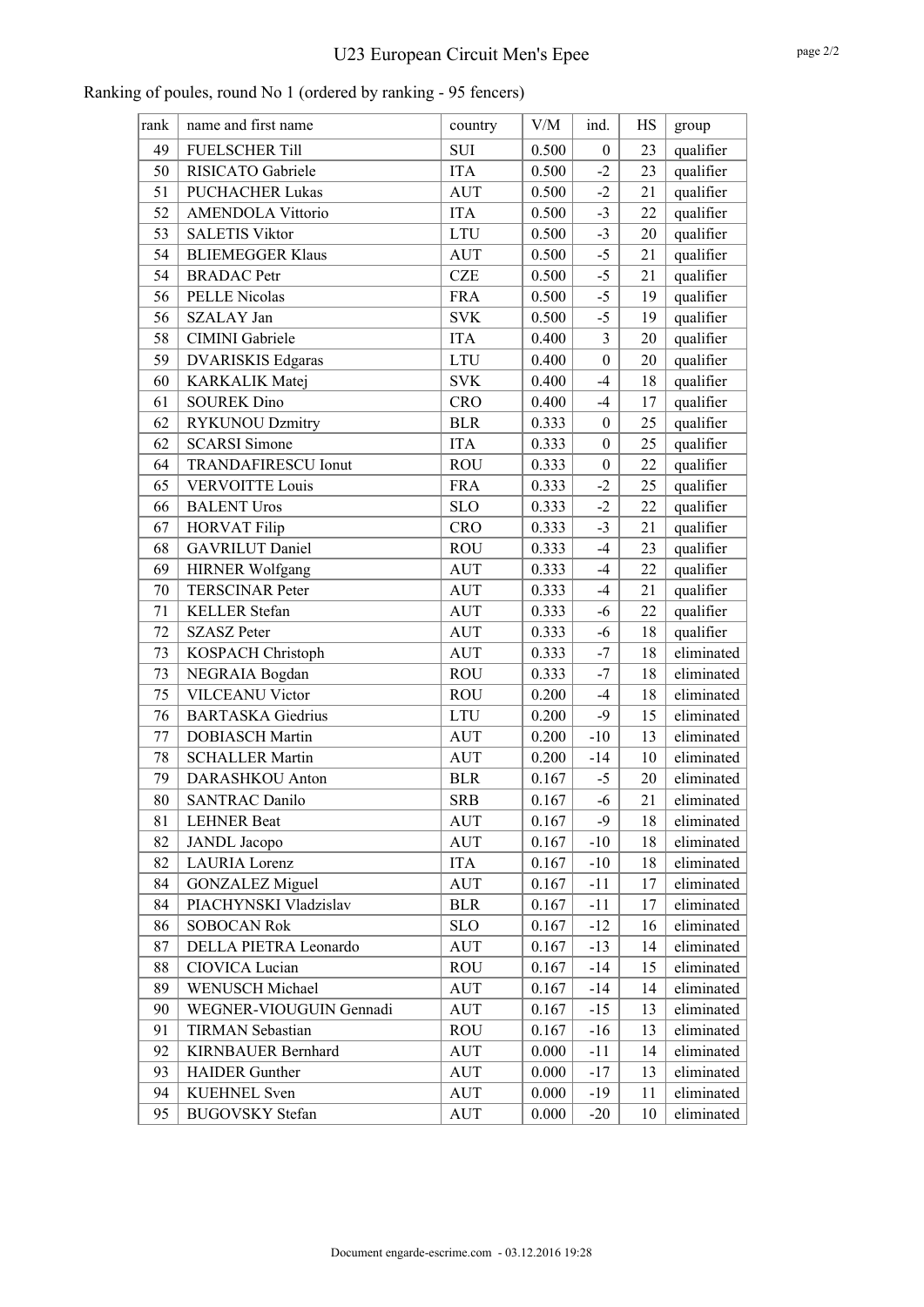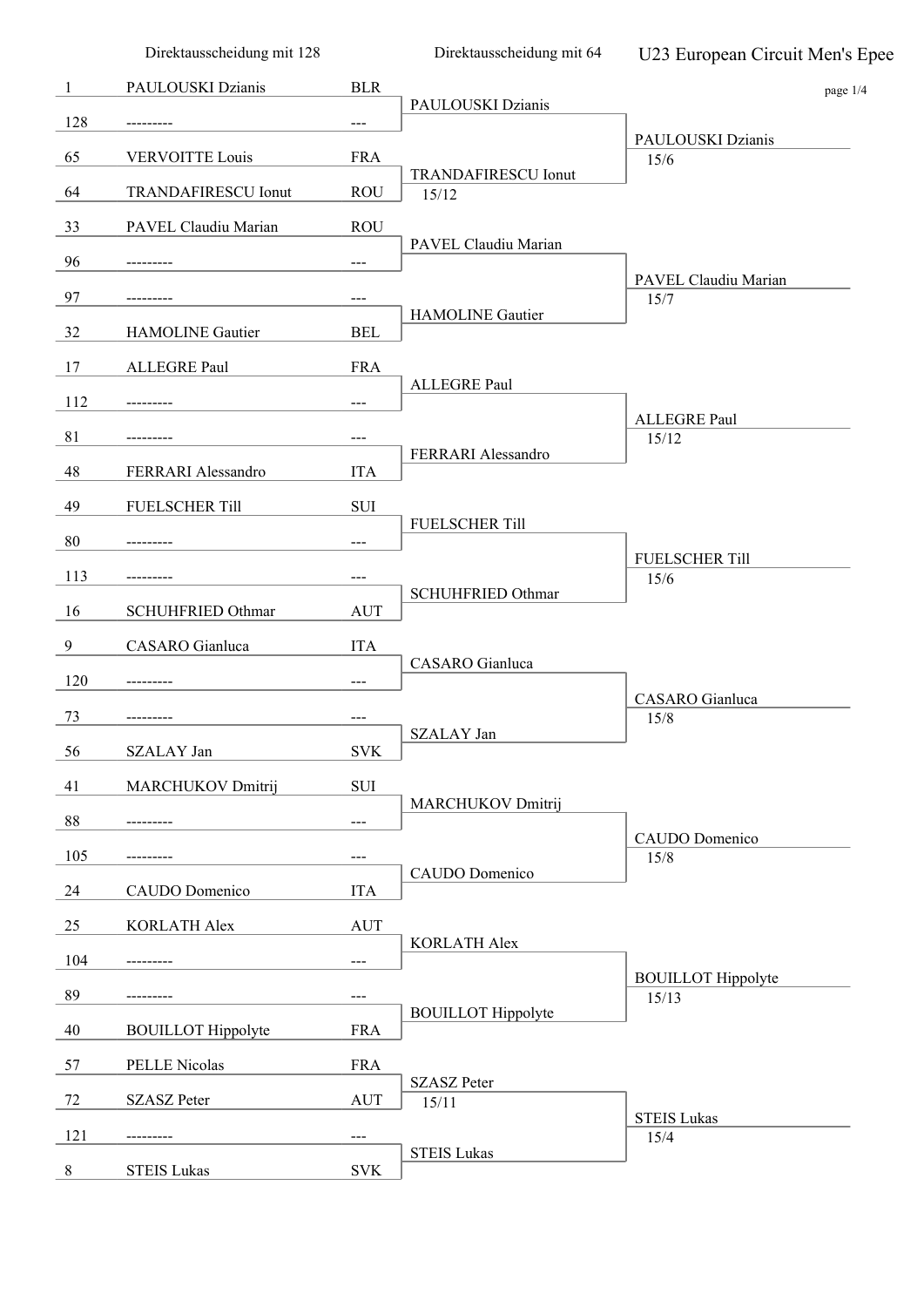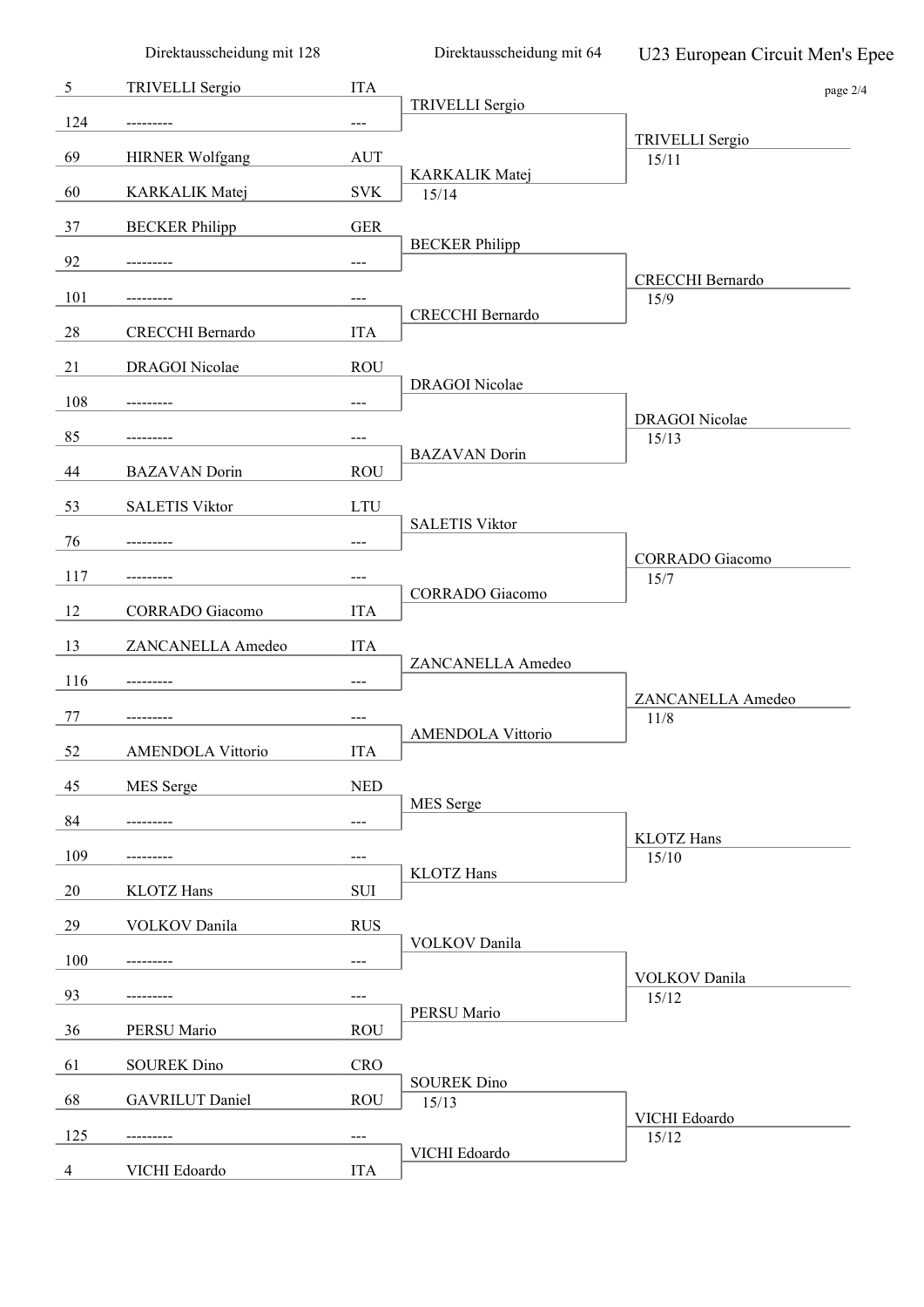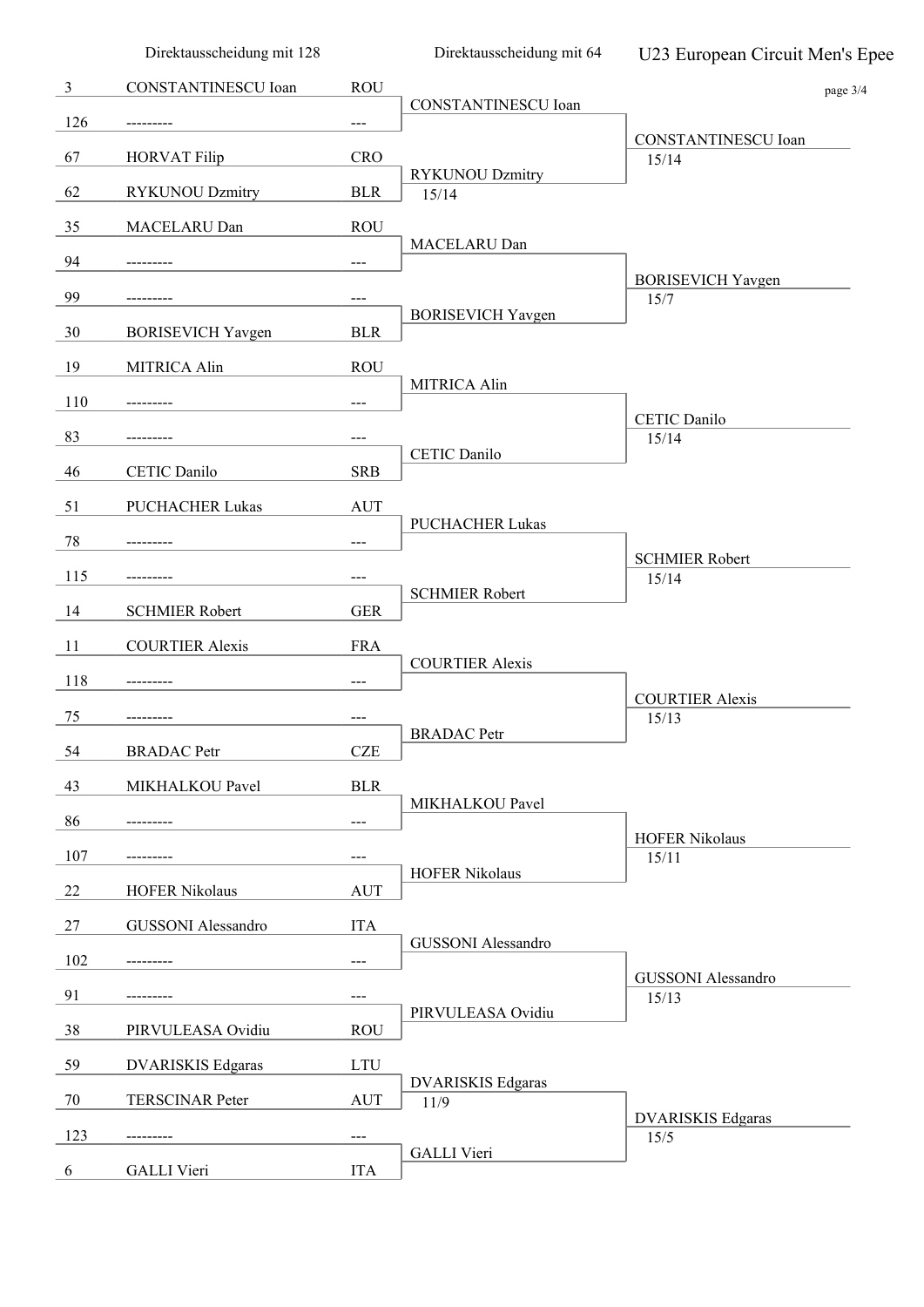|                | Direktausscheidung mit 128 |            | Direktausscheidung mit 64    | U23 European Circuit Men's Epee    |
|----------------|----------------------------|------------|------------------------------|------------------------------------|
| 7              | FERRARI DI COLLESAPE Giu   | <b>ITA</b> |                              | page 4/4                           |
| 122            |                            | ---        | FERRARI DI COLLESAPE Giu     |                                    |
| 71             | KELLER Stefan              | <b>AUT</b> |                              | CIMINI Gabriele<br>15/3            |
| 58             | CIMINI Gabriele            | <b>ITA</b> | CIMINI Gabriele<br>15/7      |                                    |
| 39             | <b>SELOI</b> Steeven       | <b>FRA</b> |                              |                                    |
| 90             |                            | ---        | <b>SELOI</b> Steeven         |                                    |
| 103            |                            | ---        |                              | <b>SELOI</b> Steeven<br>15/8       |
| 26             | LOVRIC Ivan                | <b>CRO</b> | LOVRIC Ivan                  |                                    |
| 23             | <b>BON</b> Gregory         | <b>FRA</b> |                              |                                    |
| 106            |                            | ---        | <b>BON</b> Gregory           |                                    |
| 87             |                            | ---        |                              | <b>BON</b> Gregory<br>15/10        |
| 42             | <b>GUSTENAU Gustav</b>     | <b>AUT</b> | <b>GUSTENAU Gustav</b>       |                                    |
| 55             | <b>BLIEMEGGER Klaus</b>    | <b>AUT</b> |                              |                                    |
| 74             |                            | ---        | <b>BLIEMEGGER Klaus</b>      |                                    |
| 119            |                            | ---        |                              | VITELLI Gennaro Maria<br>15/8      |
| 10             | VITELLI Gennaro Maria      | <b>ITA</b> | VITELLI Gennaro Maria        |                                    |
| 15             | <b>BIDOVEC</b> Jan         | $\rm SLO$  |                              |                                    |
| 114            |                            | ---        | <b>BIDOVEC</b> Jan           |                                    |
| 79             |                            | $---$      |                              | RISICATO Gabriele<br>15/12         |
| 50             | RISICATO Gabriele          | <b>ITA</b> | RISICATO Gabriele            |                                    |
| 47             | <b>SOLA Jakov</b>          | <b>CRO</b> |                              |                                    |
| 82             |                            | ---        | <b>SOLA Jakov</b>            |                                    |
| 111            |                            | ---        |                              | <b>TULEN Tristan</b><br>15/10      |
| 18             | <b>TULEN Tristan</b>       | <b>NED</b> | <b>TULEN Tristan</b>         |                                    |
| 31             | <b>BIGEA Mihai</b>         | <b>ROU</b> |                              |                                    |
| 98             |                            | ---        | <b>BIGEA</b> Mihai           |                                    |
| 95             |                            | ---        |                              | <b>BARIONOVI</b> Riccardo<br>15/13 |
| 34             | <b>BARIONOVI</b> Riccardo  | <b>ITA</b> | <b>BARIONOVI</b> Riccardo    |                                    |
| 63             | <b>SCARSI</b> Simone       | <b>ITA</b> |                              |                                    |
| 66             | <b>BALENT Uros</b>         | <b>SLO</b> | <b>SCARSI</b> Simone<br>15/9 |                                    |
| 127            |                            | $---$      |                              | RUSSO Andrea<br>15/11              |
| $\overline{c}$ | RUSSO Andrea               | <b>ITA</b> | RUSSO Andrea                 |                                    |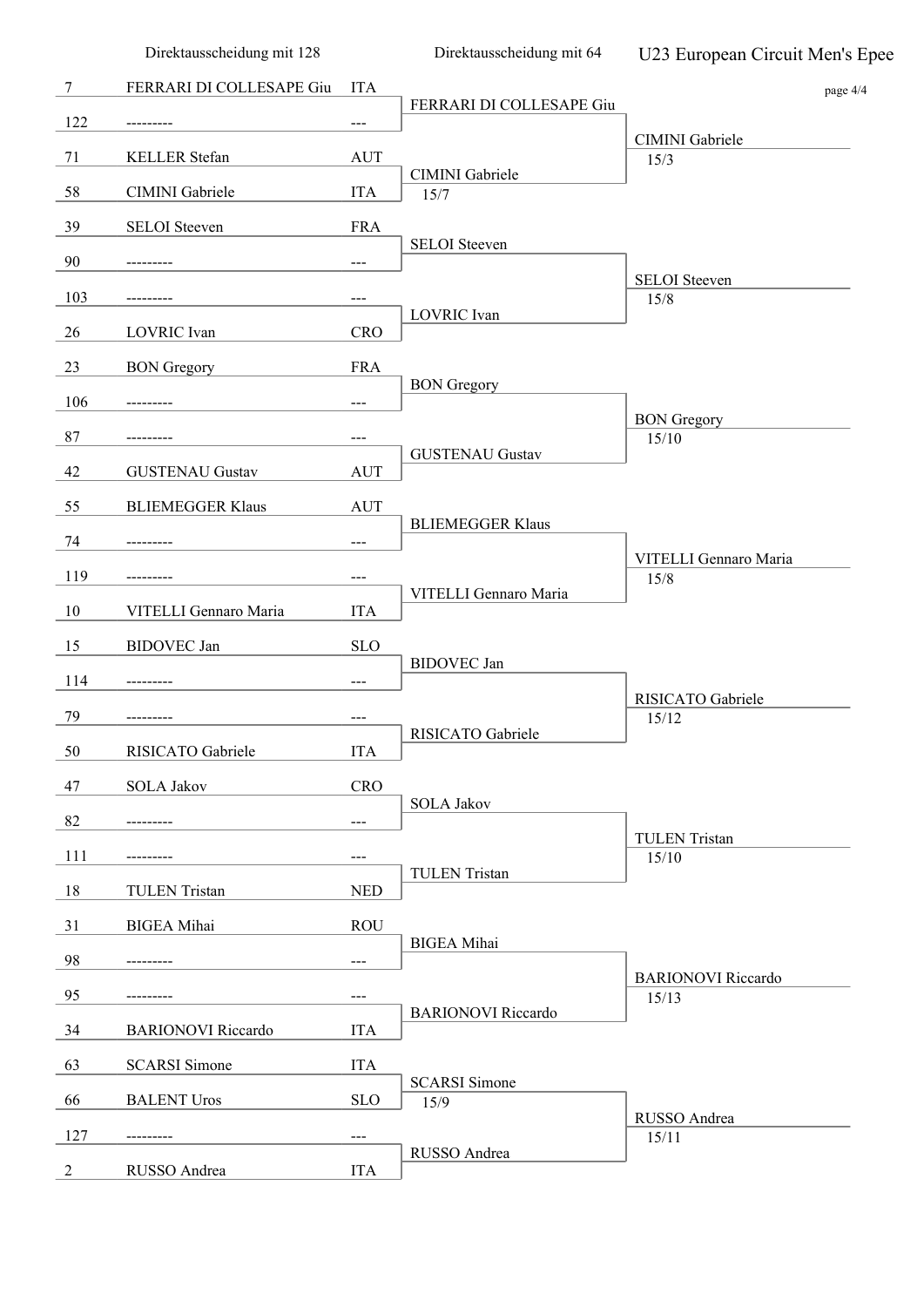U23 European Circuit Men's Epee page 1/1

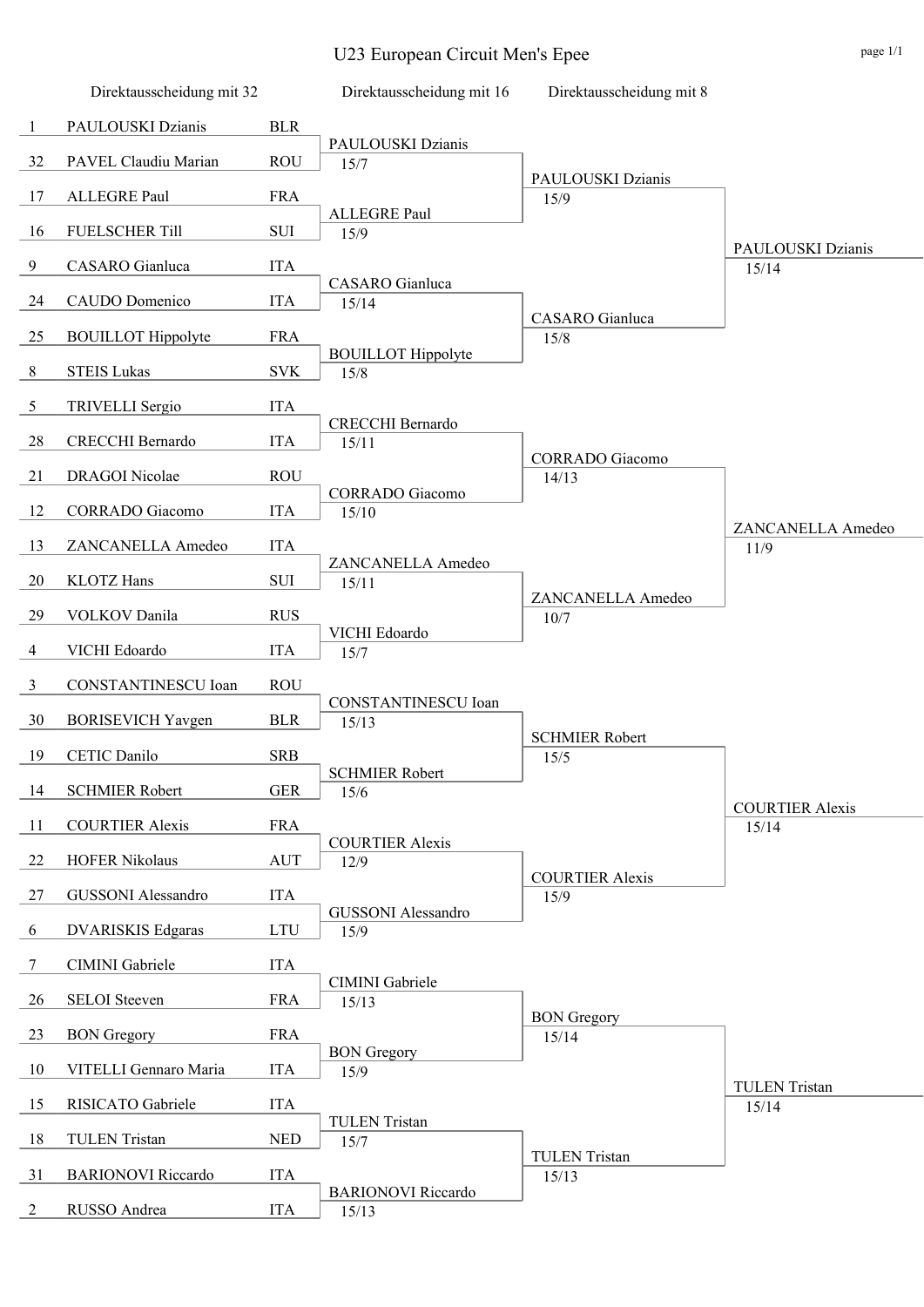|   | Direktausscheidung mit 8 |            | Halbfinale                      | Finale                        |                      |
|---|--------------------------|------------|---------------------------------|-------------------------------|----------------------|
|   | PAULOUSKI Dzianis        | <b>BLR</b> |                                 |                               |                      |
| 8 | CASARO Gianluca          | <b>ITA</b> | PAULOUSKI Dzianis<br>15/14      |                               |                      |
|   |                          |            |                                 | PAULOUSKI Dzianis             |                      |
| 5 | CORRADO Giacomo          | <b>ITA</b> |                                 | 15/7                          |                      |
| 4 | ZANCANELLA Amedeo        | <b>ITA</b> | ZANCANELLA Amedeo<br>11/9       |                               |                      |
|   |                          |            |                                 |                               | <b>TULEN</b> Tristan |
| 3 | <b>SCHMIER Robert</b>    | <b>GER</b> |                                 |                               | 15/9                 |
| 6 | <b>COURTIER Alexis</b>   | <b>FRA</b> | <b>COURTIER Alexis</b><br>15/14 |                               |                      |
|   | <b>BON</b> Gregory       | <b>FRA</b> |                                 | <b>TULEN</b> Tristan<br>15/14 |                      |
|   |                          |            | <b>TULEN</b> Tristan            |                               |                      |
|   | <b>TULEN</b> Tristan     | <b>NED</b> | 15/14                           |                               |                      |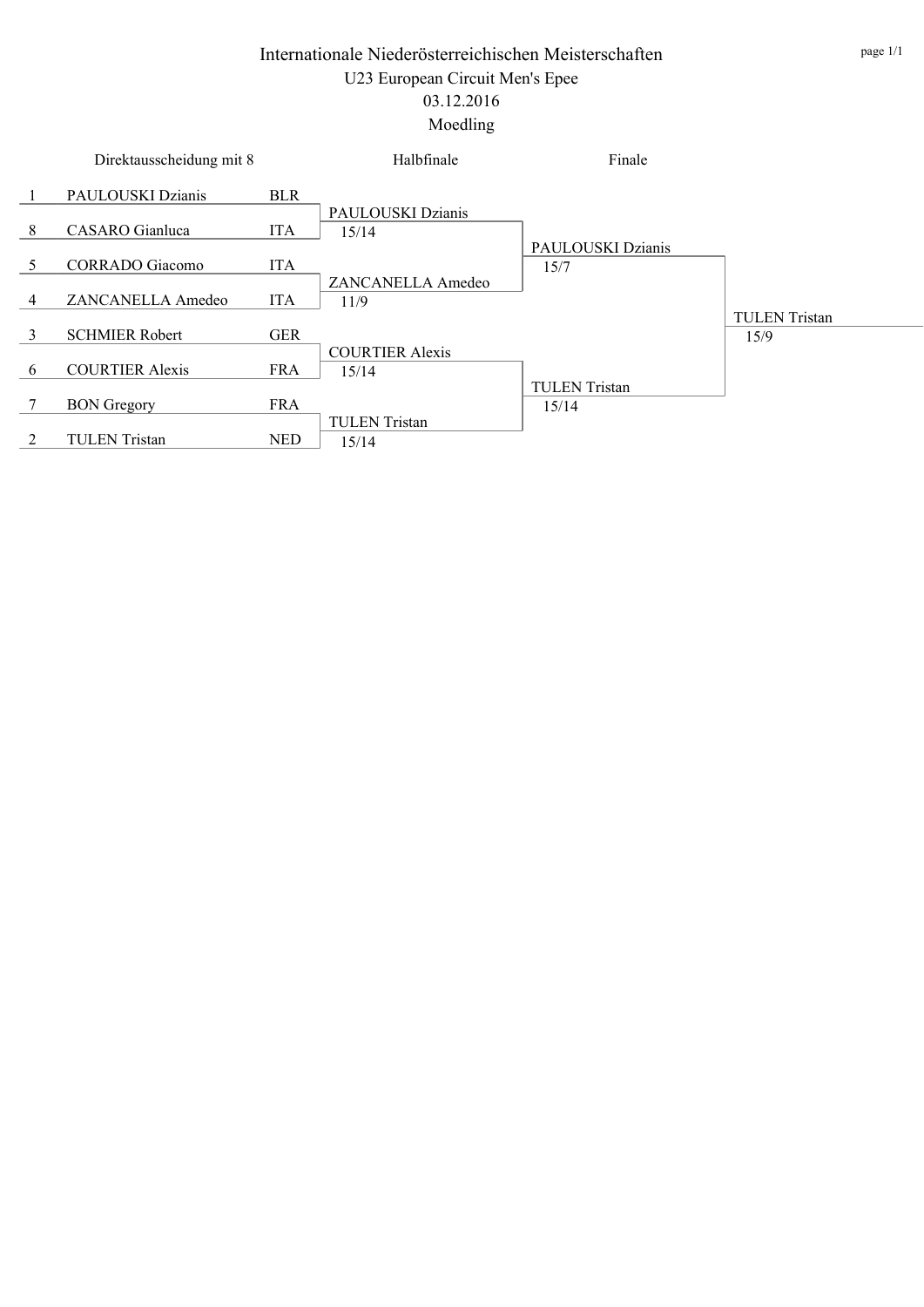Overall ranking (ordered by ranking - 95 fencers)

| rank           | name and first name         | country    | flag      | club                       | date of birth | licence  |
|----------------|-----------------------------|------------|-----------|----------------------------|---------------|----------|
| $\mathbf{1}$   | <b>TULEN Tristan</b>        | <b>NED</b> |           | <b>SC DEN BOSCH</b>        | 22/7/1991     | 00689929 |
| $\overline{2}$ | PAULOUSKI Dzianis           | <b>BLR</b> |           | <b>SCAF RB</b>             | 2/3/1996      | 00833739 |
| 3              | <b>COURTIER Alexis</b>      | <b>FRA</b> | Ш         | <b>PARIS UC</b>            | 13/3/1995     | 00760412 |
| $\overline{3}$ | ZANCANELLA Amedeo           | <b>ITA</b> | Н         | AS MARCHESA TORINO         | 15/4/1998     | 00835821 |
| 5              | CASARO Gianluca             | <b>ITA</b> | Ш         | <b>SCHERMA TREVISO ASD</b> | 9/2/1996      | 00777912 |
| 6              | <b>CORRADO</b> Giacomo      | <b>ITA</b> |           | <b>CS PARTENOPEO</b>       | 27/3/1997     | 00842081 |
| 7              | <b>SCHMIER Robert</b>       | <b>GER</b> |           | HEIDELBERGER FC TSG        | 11/2/1994     | 00003920 |
| 8              | <b>BON</b> Gregory          | <b>FRA</b> | ш         | <b>AMIENS CEAM</b>         | 21/10/1996    | 00766340 |
| 9              | <b>CONSTANTINESCU</b> Ioan  | <b>ROU</b> |           | CS UNEFS BUCURESTI         | 6/6/1996      | 00830052 |
| 10             | VICHI Edoardo               | <b>ITA</b> |           | <b>CUS SIENA ASD</b>       | 12/5/1995     | 00831203 |
| 11             | ALLEGRE Paul                | <b>FRA</b> | Ш         | <b>LEVALLOIS</b>           | 2/6/1996      | 00795814 |
| 12             | <b>GUSSONI</b> Alessandro   | <b>ITA</b> | Н         | ASD PRO PATRIA             | 2/9/1996      | 00833236 |
| 13             | CRECCHI Bernardo            | <b>ITA</b> | Ш         | <b>CUS SIENA ASD</b>       | 12/7/1995     | 00001834 |
| 14             | <b>BARIONOVI</b> Riccardo   | <b>ITA</b> |           | CS PARTENOPEO              | 9/7/1995      | 00777963 |
| 15             | <b>BOUILLOT</b> Hippolyte   | <b>FRA</b> | ш         | PARIS GRP                  | 13/7/1995     | 00759573 |
| 16             | CIMINI Gabriele             | <b>ITA</b> | Н         | CS PISA DI CIOLO           | 9/6/1994      | 00703778 |
| 17             | RUSSO Andrea                | <b>ITA</b> | H         | <b>CS FORMIA</b>           | 9/3/1994      | 00777962 |
| 18             | TRIVELLI Sergio             | <b>ITA</b> |           | C. POMPILIO GENOVA         | 1/4/1996      | 00777964 |
| 19             | <b>STEIS Lukas</b>          | <b>SVK</b> | (明)       | AKADEMIA SERMU             | 21/4/1995     | 00003440 |
| 20             | VITELLI Gennaro Maria       | <b>ITA</b> | Н         | CS PARTENOPEO              | 1/2/1998      | 00833699 |
| 21             | <b>DRAGOI</b> Nicolae       | <b>ROU</b> |           | CS UNEFS BUCURESTI         | 31/3/1998     | 00833543 |
| 21             | <b>KLOTZ</b> Hans           | SUI        | ٠         | <b>ZFC ZUERICH</b>         | 20/7/1958     | 00690853 |
| 23             | <b>HOFER Nikolaus</b>       | <b>AUT</b> |           | FUL LINZ                   | 13/6/1985     | 00688158 |
| 24             | CAUDO Domenico              | <b>ITA</b> | Н         | CS FIAMME ORO ROMA         | 8/5/1998      | 00835851 |
| 25             | VOLKOV Danila               | <b>RUS</b> |           | NATIONAL TEAM              | 8/2/1995      | 00828118 |
| 26             | <b>BORISEVICH Yavgen</b>    | <b>BLR</b> |           | <b>DINAMO</b>              | 22/3/1996     | 00832910 |
| 27             | PAVEL Claudiu Marian        | <b>ROU</b> |           | CHIETI SCHERMA PISTO       | 13/3/1996     | 00834314 |
| 28             | <b>SELOI</b> Steeven        | <b>FRA</b> | п         | <b>PARIS GRP</b>           | 7/4/1995      | 00800323 |
| 29             | CETIC Danilo                | <b>SRB</b> | <b>B</b>  | MK CRVENA ZVEZDA           | 11/12/1996    | 00830135 |
| 30             | <b>FUELSCHER Till</b>       | SUI        | ٠         | <b>ZFC ZUERICH</b>         | 11/7/1998     | 00838679 |
| 31             | RISICATO Gabriele           | <b>ITA</b> | ш         | CS PISA DI CIOLO           | 2/6/1996      | 00833234 |
| 32             | <b>DVARISKIS Edgaras</b>    | <b>LTU</b> |           | <b>GAJA-DVIKOVA</b>        | 24/9/1996     | 00832936 |
| 33             | <b>GALLI</b> Vieri          | <b>ITA</b> | ш         | MIPIT - PICCOLO T.         | 28/9/1996     | 00839893 |
| 34             | FERRARI DI COLLESAPE Giulio | <b>ITA</b> |           | <b>RMFEN- ROMA FENCING</b> | 11/1/1995     | 00835052 |
| 35             | <b>BIDOVEC</b> Jan          | <b>SLO</b> | $\bullet$ | <b>SS TABOR</b>            | 17/10/1989    | 00002666 |
| 36             | SCHUHFRIED Othmar           | <b>AUT</b> |           | FKWND WIENER NEUDO         | 8/12/1965     | 00839223 |
| 37             | MITRICA Alin                | <b>ROU</b> |           | <b>CSU CRAIOVA</b>         | 14/11/1987    | 00832731 |
| 38             | <b>KORLATH Alex</b>         | <b>AUT</b> |           |                            | 30/10/1993    | 00838507 |
| 38             | LOVRIC Ivan                 | <b>CRO</b> | -8-       | MK SPLIT                   | 30/11/1992    | 00000042 |
| 40             | <b>BIGEA</b> Mihai          | <b>ROU</b> |           | LPS CRAIOVA                | 25/1/2000     | 00837939 |
| 41             | HAMOLINE Gautier            | <b>BEL</b> |           | CE BRAINE ALLEUD           | 8/2/1995      | 00004196 |
| 42             | MACELARU Dan                | <b>ROU</b> |           | CS UNEFS BUCURESTI         | 30/1/1991     | 00844461 |
| 43             | PERSU Mario                 | <b>ROU</b> |           | <b>CSU CRAIOVA</b>         | 20/7/1995     | 00832062 |
| 44             | <b>BECKER</b> Philipp       | <b>GER</b> |           | HEIDELBERGER FC TSG        | 20/12/1996    | 00699622 |
| 45             | PIRVULEASA Ovidiu           | <b>ROU</b> |           | <b>CSU CRAIOVA</b>         | 5/9/1995      | 00830031 |
| 46             | MARCHUKOV Dmitrij           | SUI        | ٠         | <b>ZFC ZUERICH</b>         | 16/4/1996     | 00696388 |
| 47             | <b>GUSTENAU Gustav</b>      | <b>AUT</b> |           | HSV WR.NEUSTADT            | 1/6/1997      | 00832792 |
| 48             | MIKHALKOU Pavel             | <b>BLR</b> |           | <b>RCPHES</b>              | 18/11/1999    | 00837873 |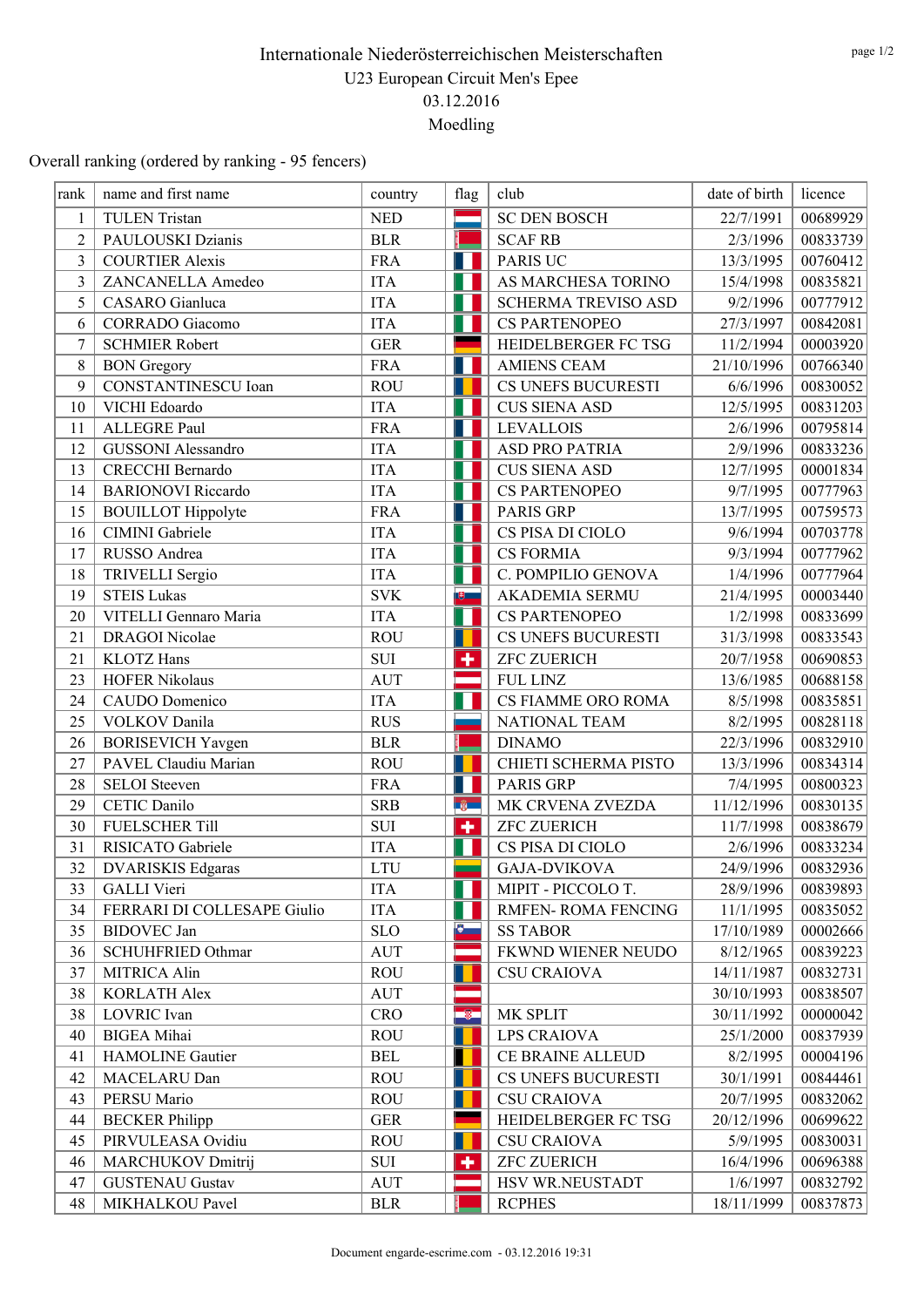# U23 European Circuit Men's Epee

Overall ranking (ordered by ranking - 95 fencers)

| rank | name and first name        | country    | flag                    | club                     | date of birth | licence             |
|------|----------------------------|------------|-------------------------|--------------------------|---------------|---------------------|
| 49   | <b>BAZAVAN</b> Dorin       | <b>ROU</b> | $\blacksquare$          | CS UNEFS BUCURESTI       | 22/10/1998    | 00835891            |
| 50   | MES Serge                  | <b>NED</b> | m.                      | DELFT FENCING CLUB       | 6/5/1992      | 00838767            |
| 51   | FERRARI Alessandro         | <b>ITA</b> | П                       | CHIETI SCHERMA PISTO     | 5/9/1996      | 00831964            |
| 51   | <b>SOLA Jakov</b>          | <b>CRO</b> | $\bullet$               | MK SPLIT                 | 28/4/1999     | 00837901            |
| 53   | <b>PUCHACHER Lukas</b>     | <b>AUT</b> |                         | <b>KAC KLAGENFURT</b>    | 6/6/1996      | 00001887            |
| 54   | <b>AMENDOLA Vittorio</b>   | <b>ITA</b> | Ш                       | <b>CS PARTENOPEO</b>     | 19/9/1994     | 00778052            |
| 55   | <b>SALETIS Viktor</b>      | <b>LTU</b> |                         | <b>GINTARINE SPAGA</b>   | 26/3/1969     | 00844439            |
| 56   | <b>BLIEMEGGER Klaus</b>    | <b>AUT</b> |                         | WAT WIEDEN               | 8/7/1956      | 00839219            |
| 56   | <b>BRADAC</b> Petr         | <b>CZE</b> | ×                       | <b>LOKOMOTIVA PILSEN</b> | 30/4/1996     | 00831389            |
| 58   | SZALAY Jan                 | <b>SVK</b> | $\overline{\mathbf{e}}$ | BA - M.P.C. SLOVAKIA     | 29/6/1992     | 00002077            |
| 59   | KARKALIK Matej             | <b>SVK</b> | ■■                      | <b>BSK BRATISLAVA</b>    | 3/3/1991      | 00690495            |
| 60   | <b>SOUREK Dino</b>         | <b>CRO</b> | ÷                       | MK SPLIT                 | 29/4/1985     | 00000087            |
| 61   | <b>RYKUNOU Dzmitry</b>     | <b>BLR</b> |                         |                          | 27/5/1999     | 00841863            |
| 61   | <b>SCARSI</b> Simone       | <b>ITA</b> | Н                       | AS MARCHESA TORINO       | 1/3/1994      | 00001583            |
| 63   | <b>TRANDAFIRESCU Ionut</b> | <b>ROU</b> |                         | <b>CSU CRAIOVA</b>       | 24/6/1993     | 00003480            |
| 64   | <b>SZASZ Peter</b>         | <b>AUT</b> |                         | WFK WIEN                 | 5/4/1983      | 00839226            |
| 65   | <b>PELLE Nicolas</b>       | <b>FRA</b> |                         | <b>EVREUX JA</b>         | 12/5/1995     | 00802090            |
| 66   | <b>VERVOITTE Louis</b>     | <b>FRA</b> | Ш                       | <b>PARIS UC</b>          | 23/5/1996     | 00809503            |
| 67   | <b>BALENT Uros</b>         | <b>SLO</b> | $\bullet$               |                          | 12/6/1980     | 00692185            |
| 68   | <b>HORVAT Filip</b>        | <b>CRO</b> | $\bullet$               | <b>CAFC MLADOST</b>      | 28/3/1995     | 00840741            |
| 69   | <b>GAVRILUT</b> Daniel     | <b>ROU</b> |                         | CS UNEFS BUCURESTI       | 5/6/1998      | 00835918            |
| 70   | <b>HIRNER Wolfgang</b>     | <b>AUT</b> | ÷                       | AFC SALZBURG             | 29/5/1967     | 00841690            |
| 71   | <b>TERSCINAR Peter</b>     | <b>AUT</b> |                         | <b>KAC KLAGENFURT</b>    | 26/10/1985    | 00698614            |
| 72   | KELLER Stefan              | <b>AUT</b> |                         | <b>ASC WIEN</b>          | 26/2/1966     | 00844444            |
| 73   | KOSPACH Christoph          | <b>AUT</b> |                         | <b>ASC WIEN</b>          | 30/3/1977     | 00839222            |
| 73   | NEGRAIA Bogdan             | <b>ROU</b> |                         | CS UNEFS BUCURESTI       | 12/4/1994     | 00003483            |
| 75   | <b>VILCEANU Victor</b>     | <b>ROU</b> |                         | <b>CSU CRAIOVA</b>       | 29/1/1992     | 00001440            |
| 76   | <b>BARTASKA</b> Giedrius   | <b>LTU</b> |                         | <b>GAJA-DVIKOVA</b>      | 9/3/1973      | 00844382            |
| 77   | <b>DOBIASCH Martin</b>     | <b>AUT</b> |                         | WAT WIEDEN               | 18/7/1989     | 00688142            |
| 78   | <b>SCHALLER Martin</b>     | <b>AUT</b> |                         | TI INNSBRUCK             | 16/12/1970    | 00745302            |
| 79   | DARASHKOU Anton            | <b>BLR</b> |                         | <b>RCPHES</b>            | 9/1/1999      | 00837875            |
| 80   | <b>SANTRAC Danilo</b>      | <b>SRB</b> | $-6$                    | <b>BMK BEOGRAD</b>       |               | $6/6/1996$ 00835378 |
| 81   | <b>LEHNER Beat</b>         | <b>AUT</b> |                         |                          | 7/10/1988     | 00836933            |
| 82   | <b>JANDL</b> Jacopo        | <b>AUT</b> |                         | <b>ASC WIEN</b>          | 18/3/1993     | 00834811            |
| 82   | LAURIA Lorenz              | <b>ITA</b> |                         | CS BOLZANO               | 11/5/1999     | 00833579            |
| 84   | <b>GONZALEZ Miguel</b>     | <b>AUT</b> |                         | FK BALMUNG               | 2/4/1992      | 00841689            |
| 84   | PIACHYNSKI Vladzislav      | <b>BLR</b> |                         |                          | 25/2/1999     | 00839454            |
| 86   | <b>SOBOCAN Rok</b>         | <b>SLO</b> | $\bullet$               |                          | 13/11/1971    | 00691631            |
| 87   | DELLA PIETRA Leonardo      | <b>AUT</b> |                         | <b>STLFC GRAZ</b>        | 5/2/1973      | 00844442            |
| 88   | CIOVICA Lucian             | <b>ROU</b> |                         | <b>CSU CRAIOVA</b>       | 24/3/1993     | 00001441            |
| 89   | <b>WENUSCH Michael</b>     | AUT        |                         | WAT WIEDEN               | 23/2/1962     | 00739827            |
| 90   | WEGNER-VIOUGUIN Gennadi    | <b>AUT</b> |                         | <b>VFL MARBURG</b>       | 5/12/1974     | 00844446            |
| 91   | <b>TIRMAN</b> Sebastian    | <b>ROU</b> |                         | CSA STEAUA BUCURESTI     | 9/7/1999      | 00840429            |
| 92   | <b>KIRNBAUER Bernhard</b>  | <b>AUT</b> |                         | TI INNSBRUCK             | 20/6/1990     | 00839221            |
| 93   | <b>HAIDER</b> Gunther      | <b>AUT</b> |                         | <b>UFC WIEN</b>          | 14/2/1967     | 00832815            |
| 94   | <b>KUEHNEL</b> Sven        | <b>AUT</b> |                         | <b>ASC WIEN</b>          | 7/7/1987      | 00832814            |
| 95   | <b>BUGOVSKY</b> Stefan     | AUT        |                         | <b>ASC WIEN</b>          | 17/4/1981     | 00844441            |